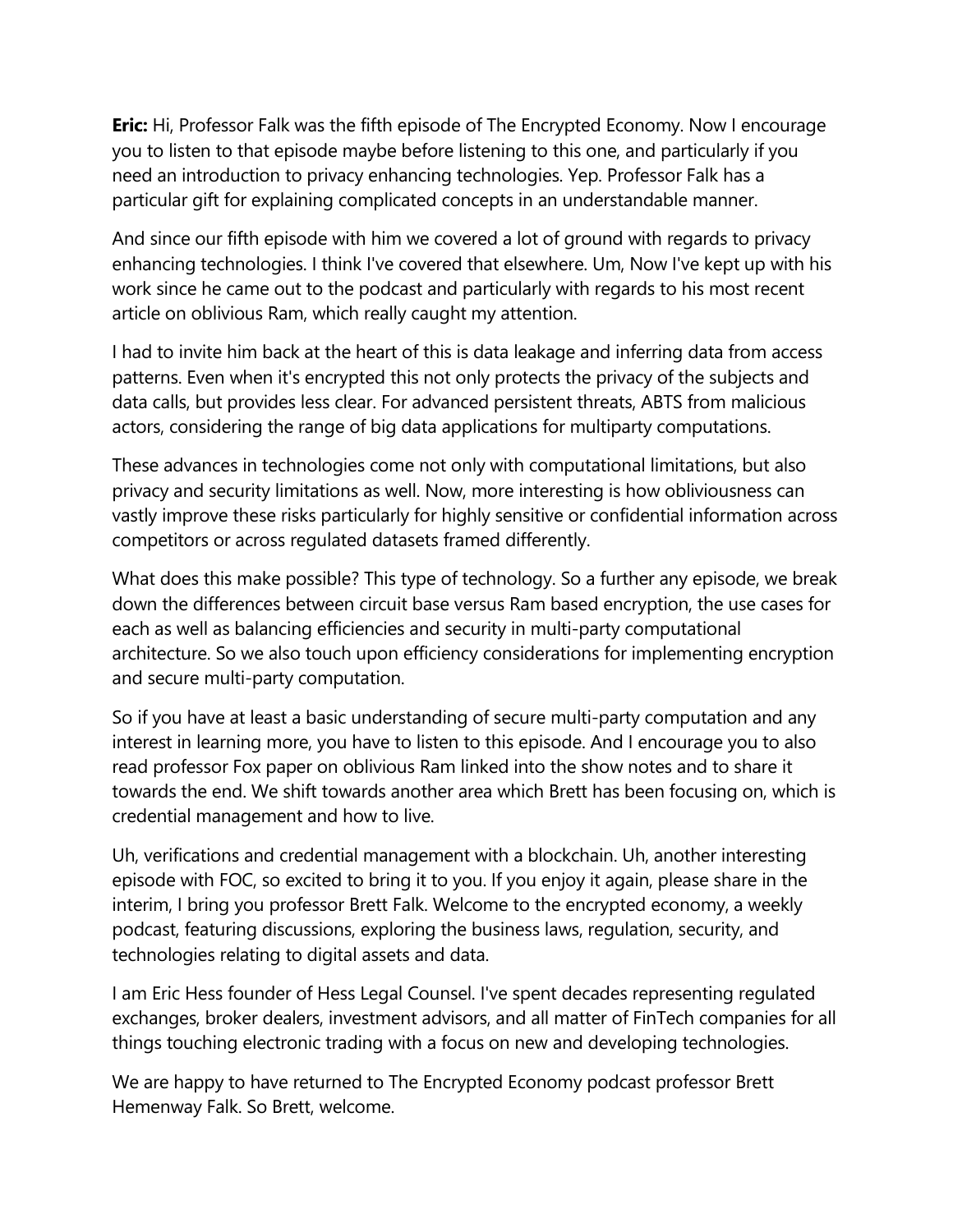**Brett:** Thanks. I'm glad to be back.

**Eric:** Yeah. So for, for the listeners where we're going to skip a couple of things we normally do because Brett's already been on and in fact, he was sort of the building block for much of the. Subsequent episodes that we did in privacy enhancing technologies.

He was the first. So he was, you he was a pioneer in this space for us here. Um so if you haven't listened to that episode or you forget either way, I think that's one of the episodes definitely worth a repeat get to get his background, get his origin story. You know, if you want to brush up on some of the basics of multi-party computation, homomorphic, encryption, privacy enhancing technology.

Go there. Um, but we're just going to kick right into it. Um, so this was great. I was so excited to have that bread agreed to come back on. Um, and of course I'm reading, I'm looking at his academic papers over the last year. He hasn't stopped. He's a, he's a force of nature. He's you know, intellectually curious about everything and, and deep dive and very intelligent.

What a boon to the overall space. We had a long talk before even doing this podcast where okay, we gotta find a way to, to cut this down for the podcast. But with that said we're going to launch right into it. And w we're going to talk about privacy enhancing technologies, but we're going to start off with you know, sort of a question of the state of privacy enhancing technologies specifically as it relates to cost improvements and computational limitations.

**Brett:** Yeah. Um, yeah, that's been a barrier for a lot of these. These techniques is that they are very slow, right? And so we can talk about a couple of different things. Um, multi-party computation, MPC like fully homomorphic encryption and then hardware based solutions, things that use like trusted execution environments, like SGX.

So right. Fu is MTC. You're trying to compute on some private data and you have a group of people, and now they're going to run this computation. They all have their own private data and they all have to communicate with each other. And these protocols first is they grow with the number of participants, they grow quadratically. So if I have five people, they all have to talk to each other. And so if I have 10 people now 10 people all talking to each other as a lot more than five people, all talking to each other. So with the multi-party computation, they work much better with smaller groups of participant.

Whereas something like fully homomorphic encryption in principle, you can encrypt your data. You don't need a whole group of people. If I have it works well, if there's just maybe one person who wants to outsource their data to the cloud and have the cloud compute on it. But both of these systems, they're software based systems and they have some huge overhead.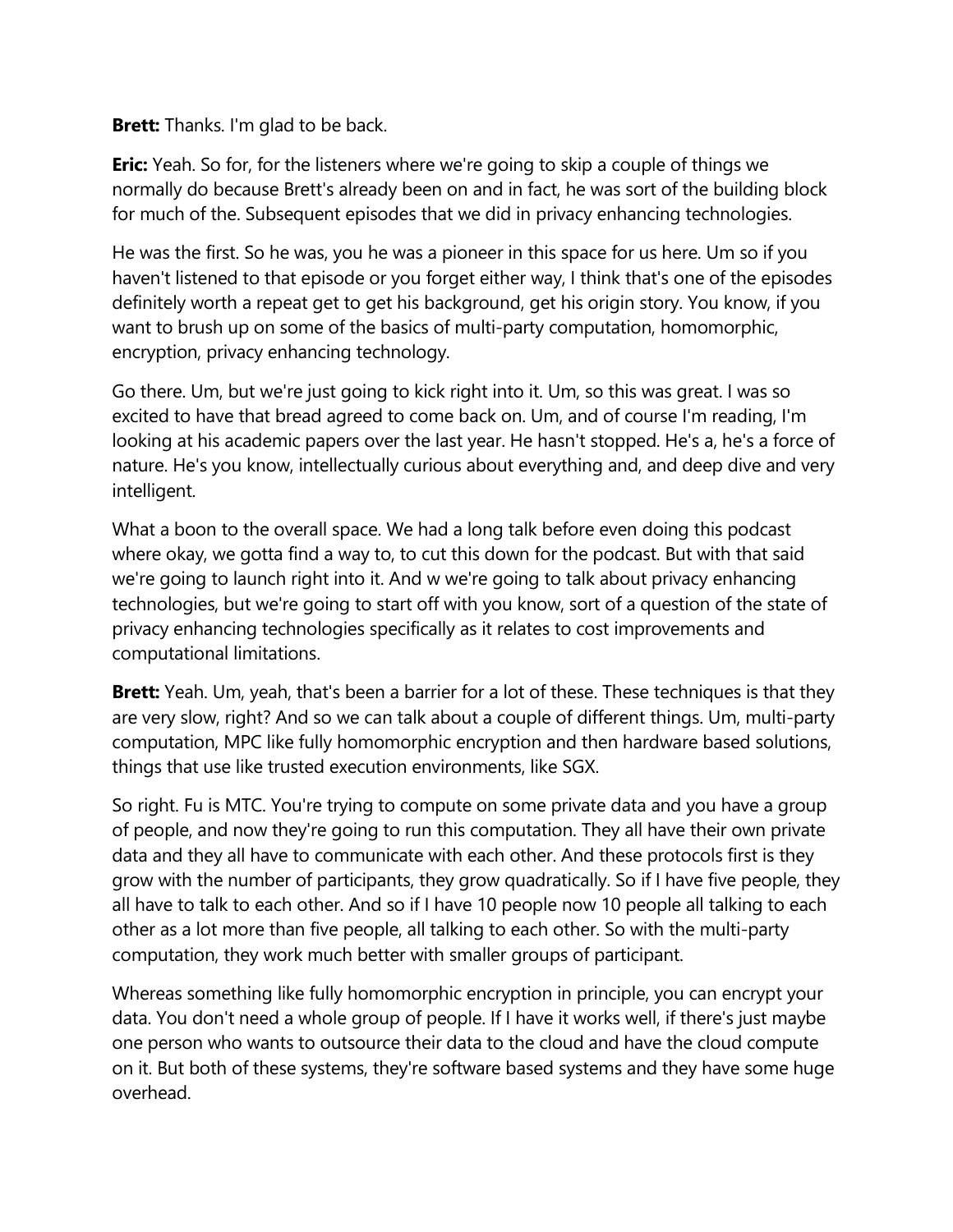And rule of thumb is maybe it's like on the order of a thousand times slower or something to use one of these secure multi-party computations than to do this same computation in the clear. And again, it depends a lot on exactly the type of computation you're going to do. Um, but this is something that is a big problem and it's a real barrier to adoption for these things because.

It's just very slow. And so you can do a lot of these much smaller computations things that would have been very fast, right? If you were going to try to do some computation on private data and it was going to take you a millisecond to do it in the clear, well now a thousand times slower, it only takes you one second.

And if you're only doing this occasionally this is no problem at all. But if you're doing some kind of big data type of computation, which was already sort of pushing your computational limits you basically have no hope of doing something like that. Using current NPC are fully homomorphic encryption solutions.

Um, and the hope is that all these things will get faster but that is a big barrier now. Um, and one of, one of the issues I think with this is that the. Uh, computations for a secure multi-party computation, they have to be oblivious. And I think there's something we can talk more about, but basically the idea is that you have to hide not only the data, but also the control flow, that execution of what's happening.

Um, because this can't depend on the data. And so for example, like a really simple example, I think of showing why these computations are much slower is imagine you wanted to do some search over private data where, you know you have an encrypted array and I want to find the first element in your array, where you have an encrypted array.

People with salaries or something with their salaries. And I want to find all of the indices where people salary is more than a hundred thousand dollars a year. If you do some kind of computation, which is doesn't decrypt, right? So all the data remains encrypted, but you're doing some kind of secure comparison, right?

I give you some encrypted query. I give you an encrypted query that says, I want to retrieve values from this encrypted database. Um, and I want my encrypted query is some salary range. I want people who salaries above a hundred thousand dollars. If you start going through this database, even if the values are encrypted in the queries are encrypted, you at least know what records you're touching. And if you go through this database and at some point some parts of the compensation, you spit out some encrypted values and some parts you don't, then you know that something different was happening, if at the end of this comp, or if you go halfway through this database and then you stop. Um, and don't do any more, then you learn again something about my query, right? So if as a simple example for imagine your database is fully encrypted, but it's sorted and you happen to know it sorted.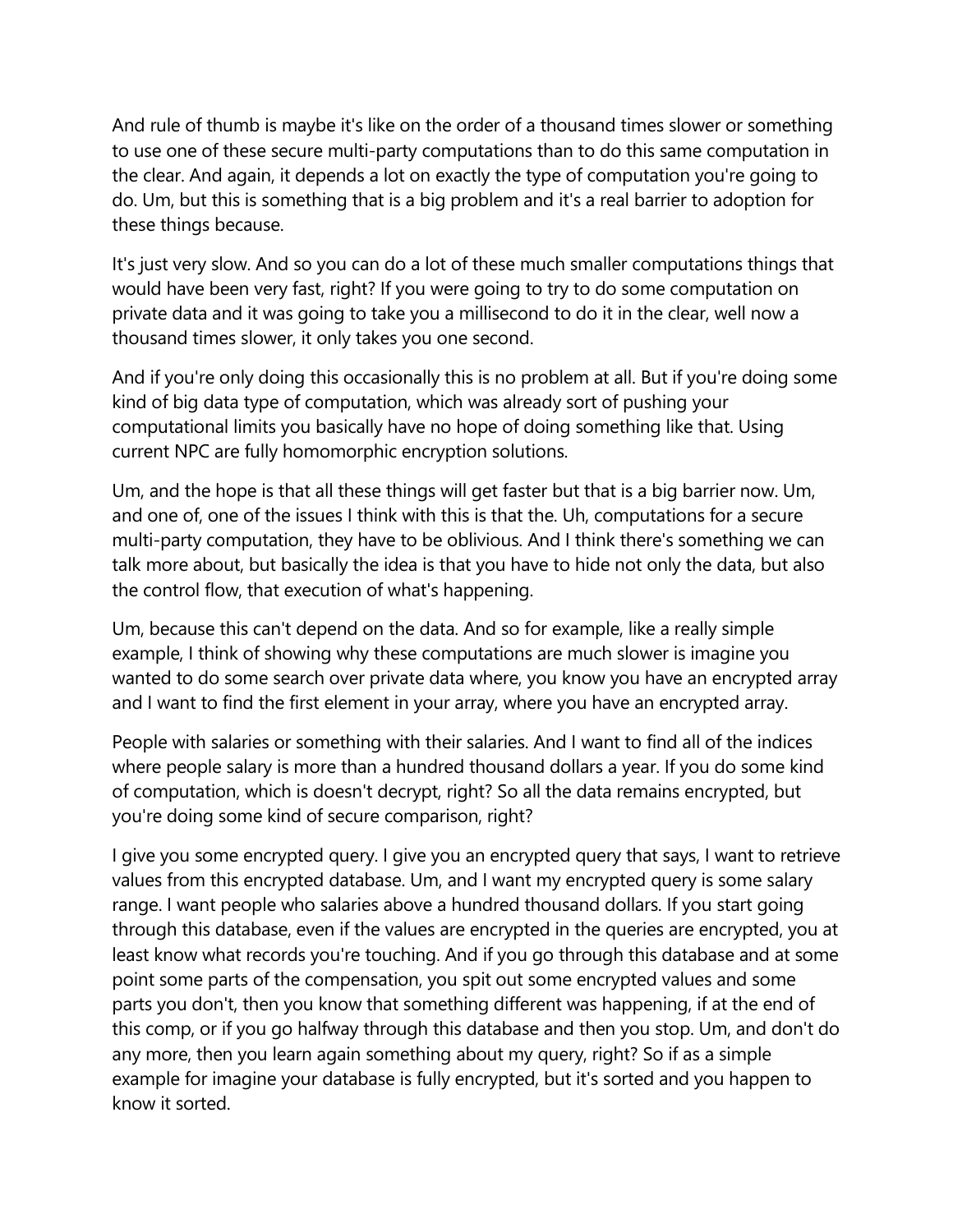And I give you some range query of. All the salaries of all the names of people who salaries over a hundred thousand dollars, right? If you go along your database, you're going along your database, doing a secure computation. Um, and at some point you hit this threshold, right? Cause your database is sorted and now something different starts to happen at this threshold.

Or if you cut off the computation, if you sort your database from highest to lowest, and if you in a normal search you'd sort start. You'd say I'm not processing any more. Once I get below this threshold, I'm not processing any more because I found what I needed. I know there's nobody else in my database.

That's going to do this, but in a secure computation, you can't stop like that because that would leak some information. So even if all of the records are encrypted, the fact that your computation sort of stopped early would leak information. And so that's not allowed in these models of secure computation for that underlie secure multi-party computation.

And so what that means is for these even simple algorithms, like searching or sorting or something like this, right? Um, you you always have to have the worst case runtime. So in like a sorting algorithm, if I give you data, that's already sorted, but it's encrypted. You have to go through the full sort.

You can't take advantage of the fact that it was already sorted. Um, because. If it was like partially sorted and you stopped early, that would leak some information. Um, and you could think of it you know, I think a good example is like playing cards, right? So were playing poker or something.

And if I happen to know, you really liked to sort your cards based on suit and you know and then by rank, after that you draw some cards. And if I know you're going to sort cards like this, even though your cards are sort of encrypted to the, I only see the back of them. If I see you moving cards around a lot, versus CU not moving cards around I get some information about the distribution of your hands. Even though I never saw anything to the cards, but based on the movements you made, and this is like a good analogy that even when data's encrypted, you can often see what the data movements are like, where this encrypted data is still stored on your disc and it has to move around.

And if these movements depend on what the underlying data is, then these movements themselves leak information and the encryption itself doesn't help you there. And so you need to make sure that not only is the data. But the algorithms are what are called data oblivious that they always do the same thing, no matter what, like the normal sorting algorithms that you think of are not data oblivious.

If I gave you a deck of cards and asked you to sort it, you start looking and moving around, but you wouldn't move things that don't need to be moved. And so that wouldn't be data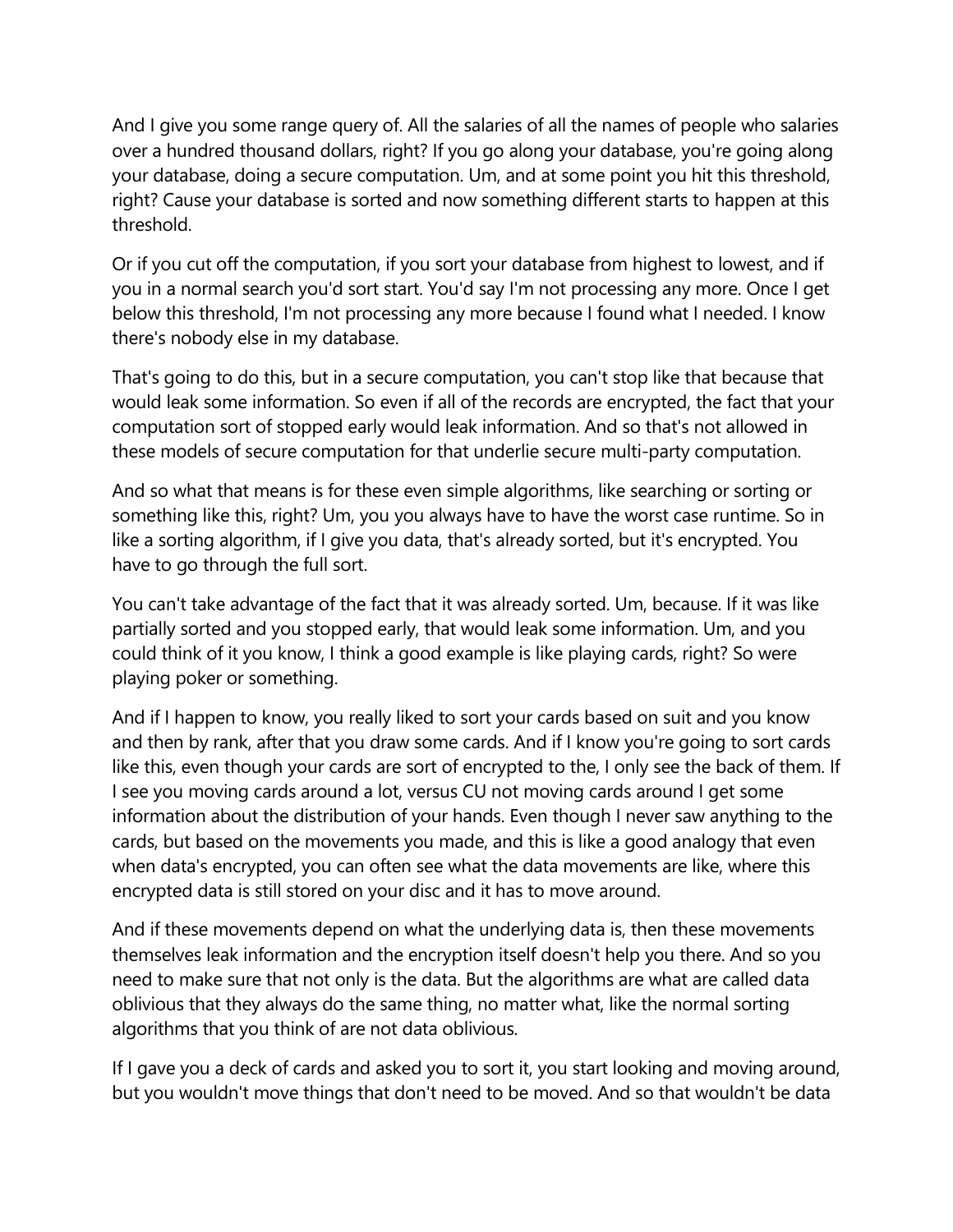oblivious. And so if you want to do a secure sort, not only does everything have to be encrypted, but you have to do a data oblivious sort, which means that you're going to do the same sorting operations, no matter what the order, the the data came in and this kind of data oblivious sort is inherently going to be sort of worse than a regular store, because it can never stop early.

Um, and so you always get the worst case runtime. And so this is one of the barriers to this kind of secure computation. Um, and it, yes.

**Eric:** No. It's interesting. If you think of a D to use a different example, I don't know, w with a different result, though like you go on Google search, Google Chrome, you do enough searches over time.

They're going to hone to your particular searches. And so that whole mechanism of being more efficient is already sort of built into your searches. I run a search, like I'll ask my kids or somebody else to run a search. And I'm like, how'd you get that? I got exactly what I needed, you know?

Google's got an algorithm that they're honing into you and in all that efficiency is lost and the impact of that efficient of that inefficiency sort of obviously limits its use cases and also increases its

**Brett:** computational overhead. Yeah, exactly. And so again this kind of secure searching is right as something that you would like to do in a lot of situations.

Um, and you'd like to be able to do it sort of faster and what I was sort of mentioning in this data, oblivious world, if I just want to do one search, I'm searching if there's some encrypted database and I want to do a secure search on it, I have to touch every record in order to maintain privacy, because if the search ever stops early and doesn't touch this record, then I happen to know right.

That, that wasn't the right. That that it leaks some information and maybe a tiny amount of information, but it does leak some information about the encryption on

**Eric:** this notion of the cost and computational limitations. Um as we move toward the you the quantum computing that, that goal or just higher processing speeds, does that make the problem.

Uh, obviously that mitigates the problem. Is there a pathway where that becomes w we're secure multi-party computation and even homomorphic encryption? Homomorphic encryption used to be what, like a million or a billion times. It was theoretical. It existed in theory, before it ever existed in practice, do we ultimately get to that point where it becomes significantly more efficient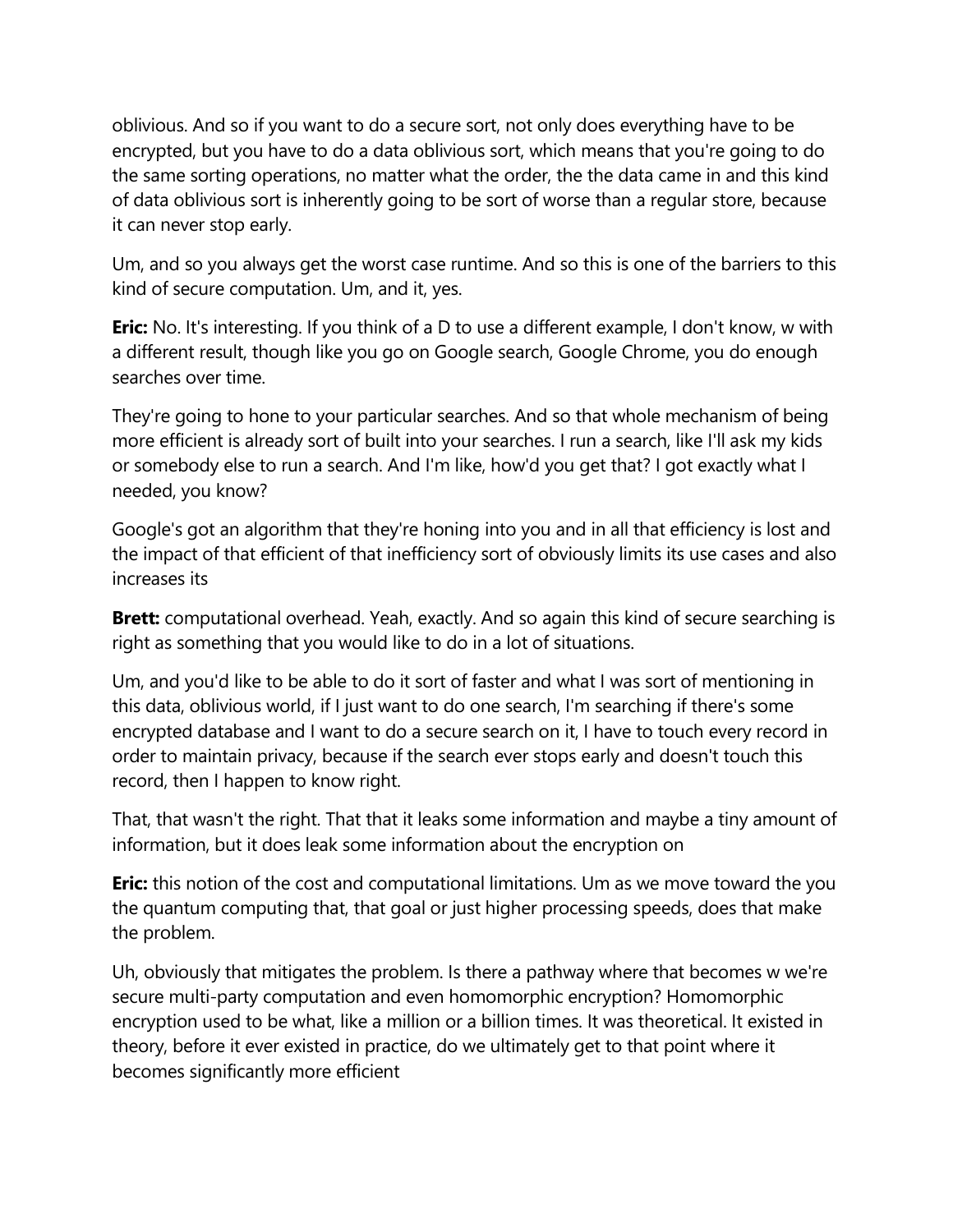**Brett:** so hardware helps everything, this hardware gets better, right? Everything gets back. But the sort of relative ratio between secure computation and insecure computation doesn't necessarily decrease with hardware, right? So as you get more hardware you just store more photos on Instagram and searching them. Insecurely is still very hard.

Um, and so then searching securely is even that much harder. Um, the like absolute scale of the computations you can do just definitely increases as the processing speed increases. And for secure multi-party computation, it really matters about the network connectivity too, because if you have a lot of different people talking to each other and they're sending messages back and forth it's just much faster if the bandwidth is not limited and the latency is lower.

So this absolutely helps, but it doesn't sort of get you closer to being able to do everything. Securely if that makes sense.

**Eric:** But, but do you see, like how many years before have you, have you seen any studies or do you offer, do you want to offer any guesstimates about the the next five to 10 years

### **Brett:** for your multi-party company?

I think right now we're already getting to the point where you can do you know, moderate sized calculations in a reasonable amount of time. Um, and you know, if you have something where like a lot of the. Projects that I've worked on in the past rate have looked at, you have different say companies that have datasets and they want to do some joint analysis on this data set.

So you have customer records or something. So I think a nice example is like insurance companies. So you have an you know, insurance companies that have records about. Their individual patients. Um, but patients move insurers all the time. And nobody keeps a single insurance company for a really long time.

And if you want to ask a statistical question does the preventative care we gave you when you were 18? Does that reduce the amount we have to pay for your care when you're 60? That's a really hard question to answer because no, no insurer has the continuous record of somebody when they're 18 and when they're 60.

And so you'd like to link across these data sets. And if you want to do something simple, like a linear aggression or something, or just even like a cross correlation of let's look at these two categories, people who had preventative care when they were young and how much do we pay for them versus people who didn't have preventative care versus how much we pay for them.

or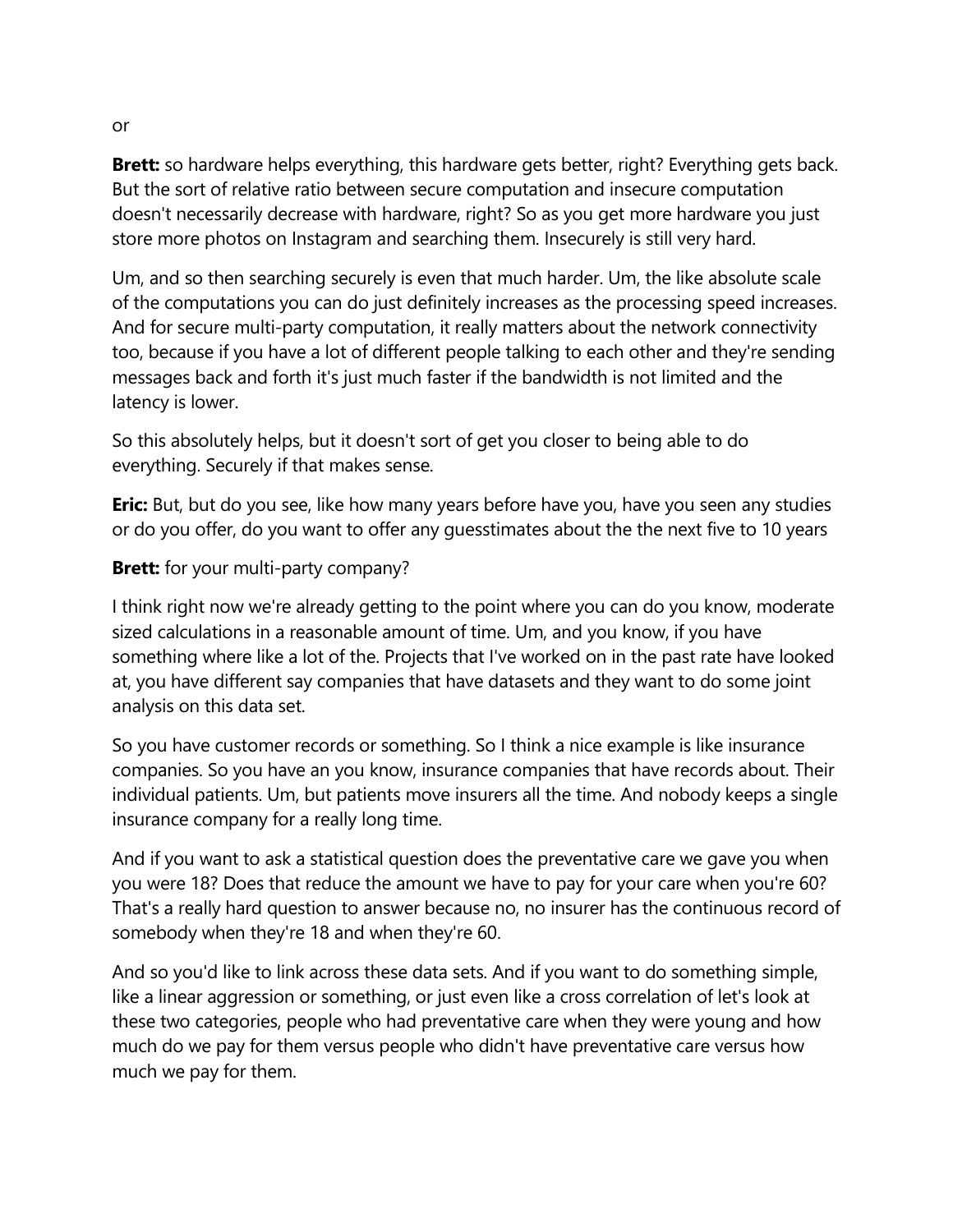You'd like to aggregate data from lots of different data sources. Um, and you'd like to run this kind of calculation, but yeah. Great. These datasets can be big, right? They can have millions of records or something, but they're not sort of big data by what we call big data now. They're not. You know database with a hundred thousand records or a million records is not sort of pushing the limits of standard computation now. And so this is something that we can actually do with secure multi-party computation. And so this is something that's really nice. And especially because this is something that doesn't have to be done in real time, if it takes you five minutes to do this computation, or if it takes you an hour to do this computation or at the companies, or they're okay with that, right? They're not, it's not like a user interface that where the answer needs to be there. And if you're a millisecond slower, your user's going to go away, right? Like you'd have some research analysts who wants to do this and they start this job running overnight and tomorrow morning they get the answer and it's pretty cool because it was an answer that they just couldn't have gotten before.

Right, which is very different from like the Google kind of experience where you say, I would like to crawl the web of I don't even know trillions of web pages, how many web pages there are and give you some response. And if I'm five milliseconds slower you're going to go into my competitor.

That's, we're, we're very far away from that. But we're actually in a pretty good realm for analyzing databases with hundreds of thousands of records or a million records, especially if they don't need to be done in real. Um, so yeah, no,

**Eric:** sorry. I didn't mean to cut you off. Um, but I was going to actually note your a perfect example of this.

I think you wrote a paper last year privacy, preserving network analytics you know, specifically for a financial network models. I think the anticipation was used in traditional finance regarding risk management solutions and sort of getting a sense of risk across you know, multiple financial institutions without leaking their own particular holdings.

Um presumably yeah, that wouldn't be a real-time model, which I guess is also good.

**Brett:** Um, yeah, exactly. So this paper, we were looking at these traditional financial models where you have some number of you know, financial institutions like banks, and they have cross holdings in the form of debt and they have crossed holdings in the form of.

And you want to ask questions often about financial stability. So that's a lot of questions about stress testing. So you say what would happen if you know, everybody's assets dropped by 10% would some people default on their debts and if they defaulted on their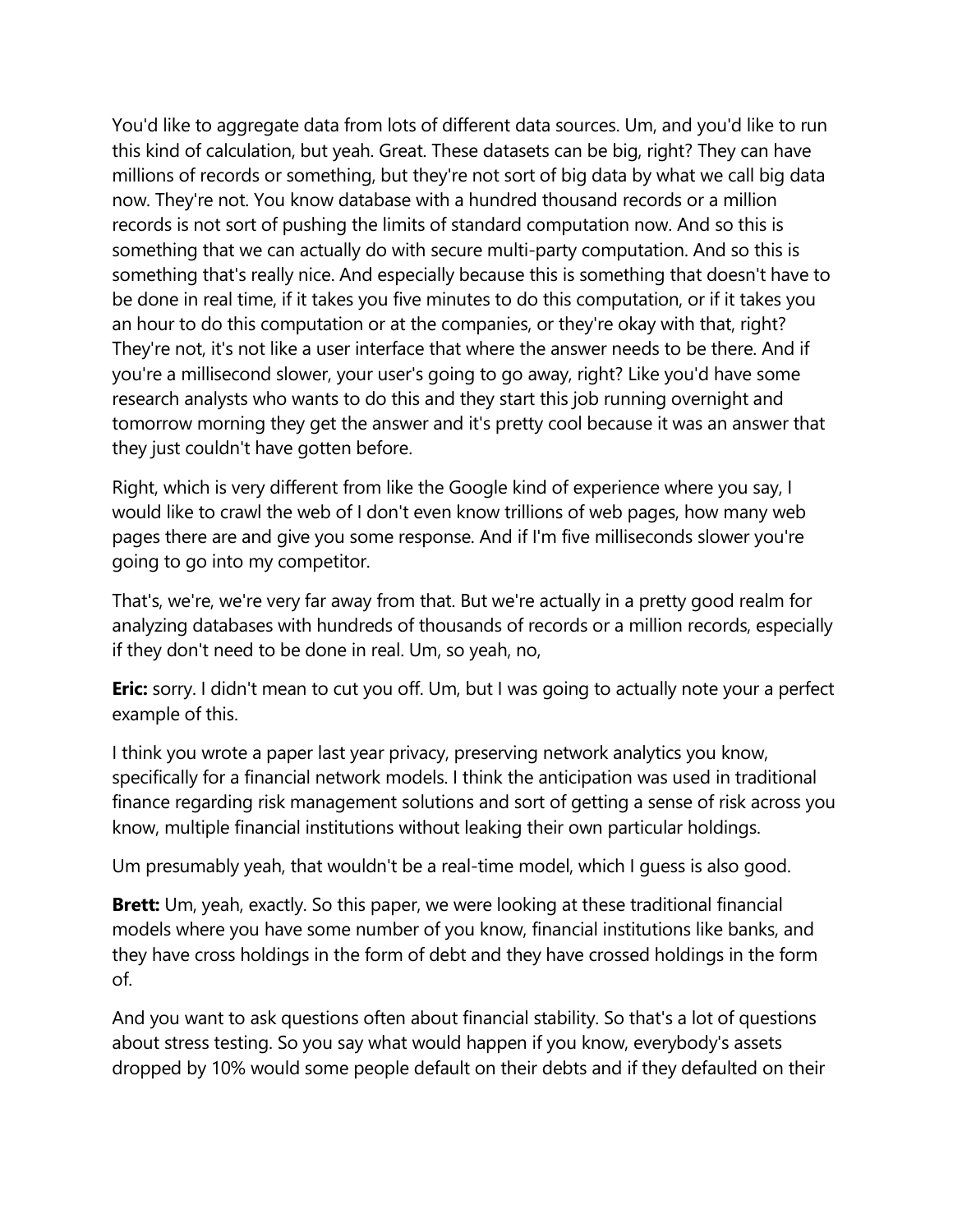debts, then you have to worry about there's sort of contagion, some kind of collapse of I like a cascade of collapses where I default on my debts.

Then the next bank that I owe money to might default on their debts. And you could have a whole chain of failures and this kind of this type of analysis requires you to have a global view of the entire network because nobody can do that locally. I can say what would happen to me with debts? I would default on if.

Assets dropped by 5%. But what if all of the people who owed me money, what if they stopped paying me right? Then I might default on even more. And I don't know whether they're going to default or not. And so you, the only way you can figure this out is by looking at the network as a whole, but in practice, a lot of the individual institutions certainly don't have a global view of the network, they know what their own assets and decks are, but they don't know what the full balance sheet of all their competitors are and all their counter. And I'm actually, even now with a lot of the regulatory stress tests that are being done, they're done locally. And so they don't actually take into account these cascades of failures.

They ask each bank individually, Hey, what would happen? Would you default or not if you know under these different scenarios, but they don't actually look at the whole network and to look at the whole network, you have to aggregate all of this private information. And so this is actually a really nice use case for secure multi-party computation, because if you only care about the large financial institutions, which may be reasonable if you're worried about these sort of macro of.

It's there aren't that many of them, maybe you have a hundred banks or even if you had a thousand banks, right? This is something that's sort of within the realm of feasible today. And you want to ask these questions. You want to ask these kinds of counterfactual questions. Hey, what if everybody's balance sheet dropped by 5%?

Would we see a cascade of failures or not? And that's like the kind of question like to answer. And now each individual institution has its private information, which is all of its debts. And and that's what they feed in. And you do this kind of big calculation and outcomes, some answer, and you can tune it to release whatever you want.

You could just say something general generic about if under this scenario, there were this many failures and not identify people. And that gives them a little more privacy. Or you could say if it's important to know who the people who failed were right, you could have the secure computation.

Or you could have the secure computation only notify the individuals themselves if they were going to fail and not release that data to anybody else. And that would be sort of,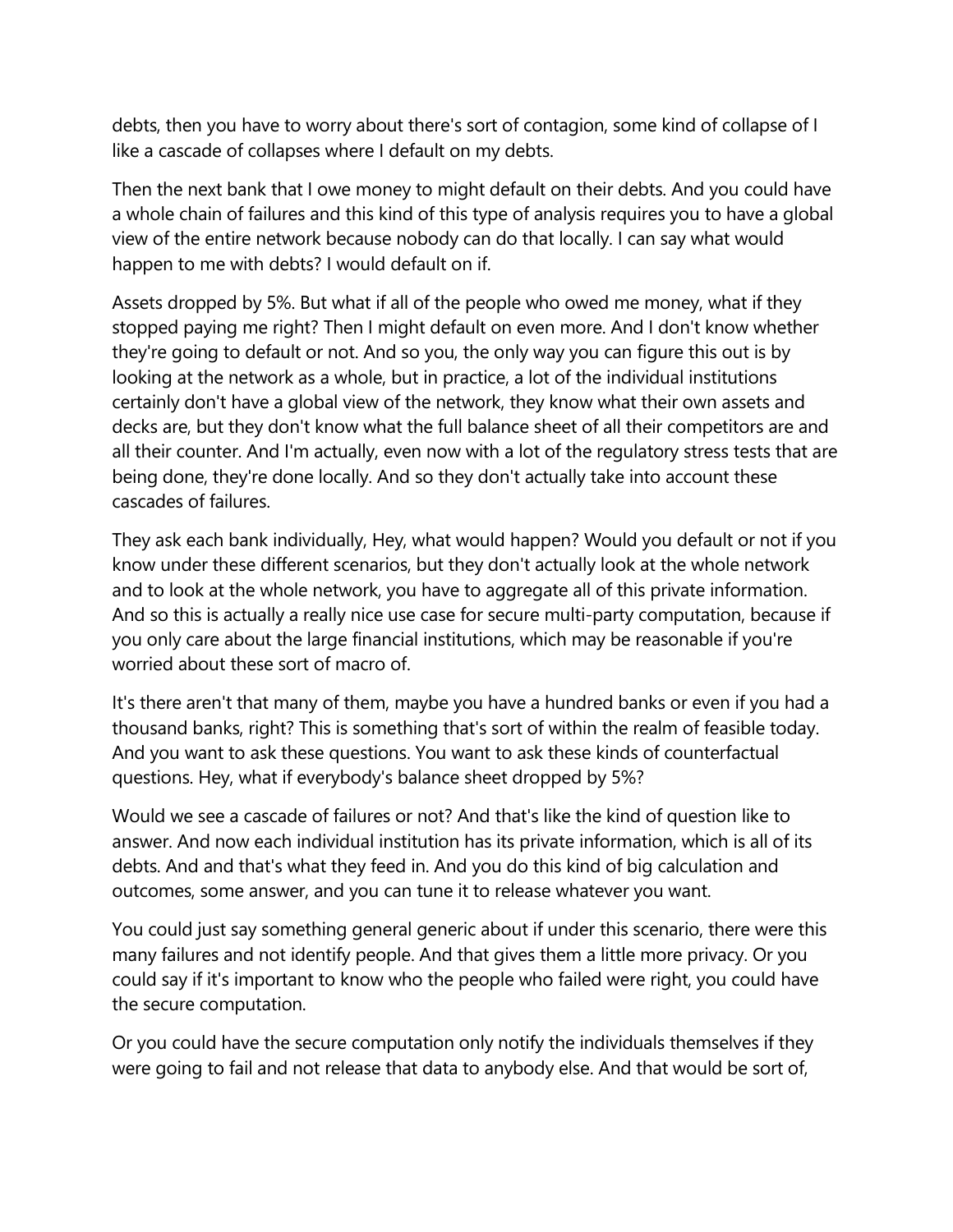again, maybe more privacy preserving, because I think as we talked about last time, this notion of privacy is also very subtle in terms of what does the output of the computation.

And the cryptographers view of secure multi-party computation is that the, whatever the output of the computation revealed was okay, like that's the cryptography can't hide the output. You wanted to get the output. So if the output includes a list of everybody who failed under this hypothetical drop in asset prices the MPC is not trying to hide that.

It's trying to hide and it's guaranteed guarantees. You learn nothing more than. But even that might be embarrassing to you. If you're a company you don't want it publicized that if asset prices dropped by 5%, you'd fail on your debt. So you might want to say the output reveals even less. Um, but that's a question for the designer of the computation.

That's sort of outside of the cryptography, doesn't try to hide that through cryptography, just hides the underlying inputs to the computation and it says, whatever will make the output whenever you want. And the output could be a list of everybody who's fails, or it could be just a count of the number of people who failed, which would reveal less information, or it could be different outputs to all different people to say to individuals had you failed, or you didn't and not tell anybody.

And that might be less useful to society, but it would be more privacy preserving. So this is a question sort of like outside the secure computation, but we can build a secure computation to do any of these things while keeping the underlying balance sheets of all the company's private. And you can do that.

And now, again, this is a computation that probably would take on the order, we did some benchmarks for about you know, a network of 20 banks or something. And on the academic hardware that we have, which is not all that fancy, it's reasonable on the order of hours to do this.

Um, and if you were willing to pay \$50,000 for some hardware you could probably increase this by a decent amount. And if you wait, two years, \$50,000 will buy you even more hardware and it gets even more reasonable. And the number of banks that you actually care about, doesn't really grow maybe that much in the world.

It's not you know, the number of big banks doubles every year, right? You still just have the top thousand banks control everything. Um, and so this is a kind of computation that's actually really reasonable to run. And if it took you overnight to run this calculation, it's not a big deal.

Like you don't need to know that. You know, in milliseconds or even in minutes. Um, so this is, I think a really nice application of this type of secure computation. And again, it doesn't have to be we chose a very concrete example about looking at you know financial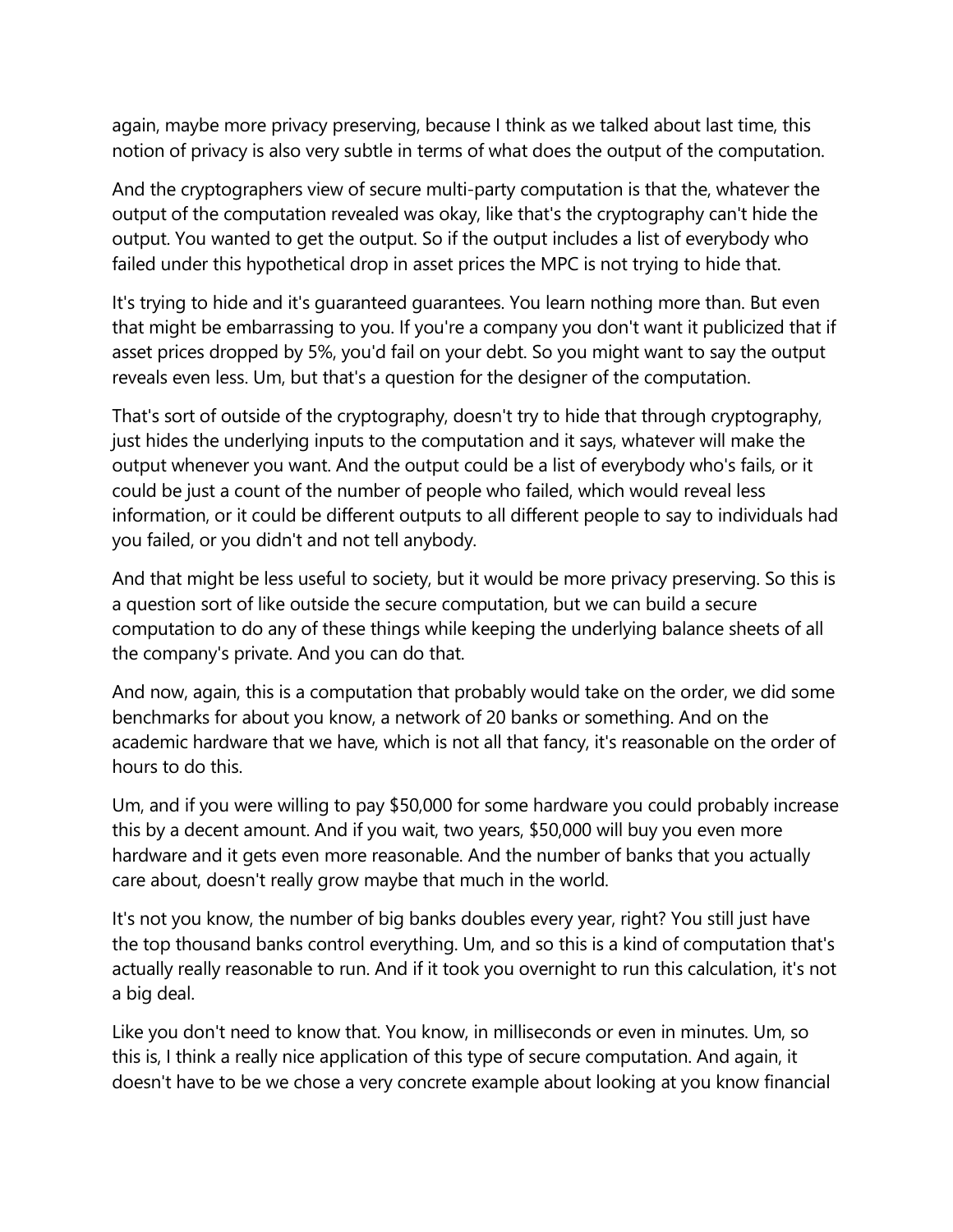contagion in interbank networks, but you can ask these kinds of questions for almost any type of you know, group or consortium of companies.

**Eric:** Well, in, in, in the context of a regulated institution that does have to do a risk analytics on systemic risk and report it. Um th this would better enable maybe the smaller participants to adjust their models within cycles of examination, or what have you, or not have to wait for published reports, but to actually, maybe real-time manage it a little bit better and better situate themselves to sign that could change quickly.

Now, if you're like a large bank, like JP Morgan, Your sheer size probably gives you a pretty accurate barometer of the entire marketplace. And that information would be obviously very valuable to a lot of participants in the network, but JP Morgan is going to be like, okay, here's my balance sheet.

Go figure it out. Um, but you it reminds me years ago when I was general counsel of the stock exchange, there were a couple of very large clients that were uh, if somebody wants to explain to me that they, the large clients in certain names were the only ones who truly understood the market, the actual market for certain securities, like their vision was so perfect that no one else in the market had the same information just by their sheer size, which was crazy.

And there's things you can do without even violating regulation. You know? Cause if you're a managing risk that think about managing risks, you have to manage risk. And of course you have perfect information. So think about the significant advantage that provides. So something like this across banks you know, it's interesting is that regulators might say You know, have you adopted this yet?

Are you part of this network yet? Because this network would enable you to act to sort of manage it more real-time so definitely that's definitely an interesting use case and it's, it's easy to see how that could be something more important, particularly for something like risk where you don't have to have that real-time information, but managing it night tonight and you know, who knows over time, maybe more real-time,

#### **Brett:** we walk then we run.

But also I think you bring up an important thing here, which. You know, secure multi-party computation. One of the things you can think of it is a way to cryptographically replace a trusted party. So if you had a regulator that sort of mandated that everybody give over their full balance sheet to the regulator could just run all of these tests internally.

And maybe under some conditions, they would actually do this. But the idea of a secure multi-party computation is now you don't need this trusted regulator. And so even if the trusted regulator exists and they say, we're going to do this once a quarter. The actual institutions might want to do it more than once a quarter.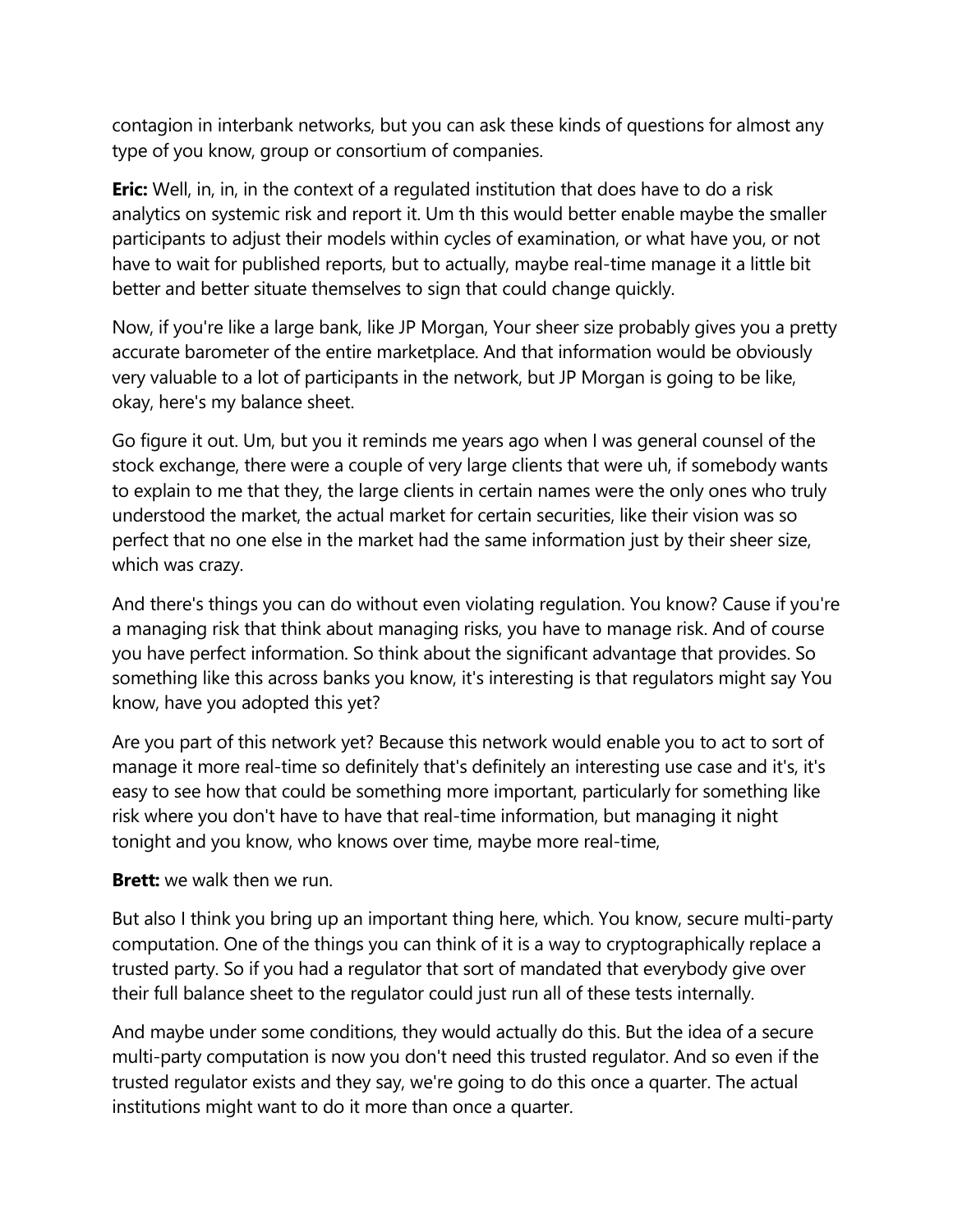They may want to do it once a day. Or they might want to do it under different hypothetical asset prices. They think maybe that regulator is being too conservative or who knows what. But they just want to do it more often or under different conditions. This kind of computation wouldn't replace the notion of as trusted regulator, but it would allow people to do more that the regulator wasn't in place to do for them.

Um, and so I think that's a thing that's really cool about it is that it's um, yeah, it would allow people to the sort of the consortium of banks or whatever the companies were interested in, something like this, to actually sort of a. To collaborate or to cooperate in a risk assessment that, that wasn't specifically mandated, but they think would be maybe more accurate.

Um, the other thing I want to point out is after in writing this paper, I spent a while looking at the Dodd-Frank bill, right? Dodd-Frank and the stress tests that requires are all local stress tests. They ask each bank individually to sort of run these kinds of factuals and they do not take into account any of the network dynamics.

So all of the like financial literature that tries to model. Contagion in interbank networks, right? None of that is captured in this kind of local stress testing. That's the type of stress testing that's done by Dodd-Frank or that's mandated by Dodd-Frank. Um, which is exactly the kind of contagion that you can capture by looking at the whole network, which you can do in a privacy preserving manner using a secure multi-party computation.

**Eric:** And, and I I've raised this point before this notion of you know, a regulator has access to a honeypot of information, even in the trading marketplace, this attempt to sort of aggregate data across asset classes, into a singular database that different exchanges can access that whole process of saying, if we give you all the information, now you can run your own analytics.

Well, that there's a lot of variation in security. Um, so you know what happens is you're creating greater risk by trying to contain it. You know, you're maybe not exceeding it, know, but if one party doesn't have the greatest security, you could have some real issues. When I was a general counsel of direct edge.

Um a lot of times the parties you think you trust to have the best system. Don't uh, NASDAQ had something called the director's desk where public companies would share information for years and that's not a regular they have a regulatory aspect in FINRA, but companies would share the most sensitive public information often relating to going public.

And it was disclosed to us, not to the general public that they had a a ongoing. For an unspecified period of time with access to an unspecified amount of information. In other words, it was significant and it was like we learned years. Uh, and you can just imagine you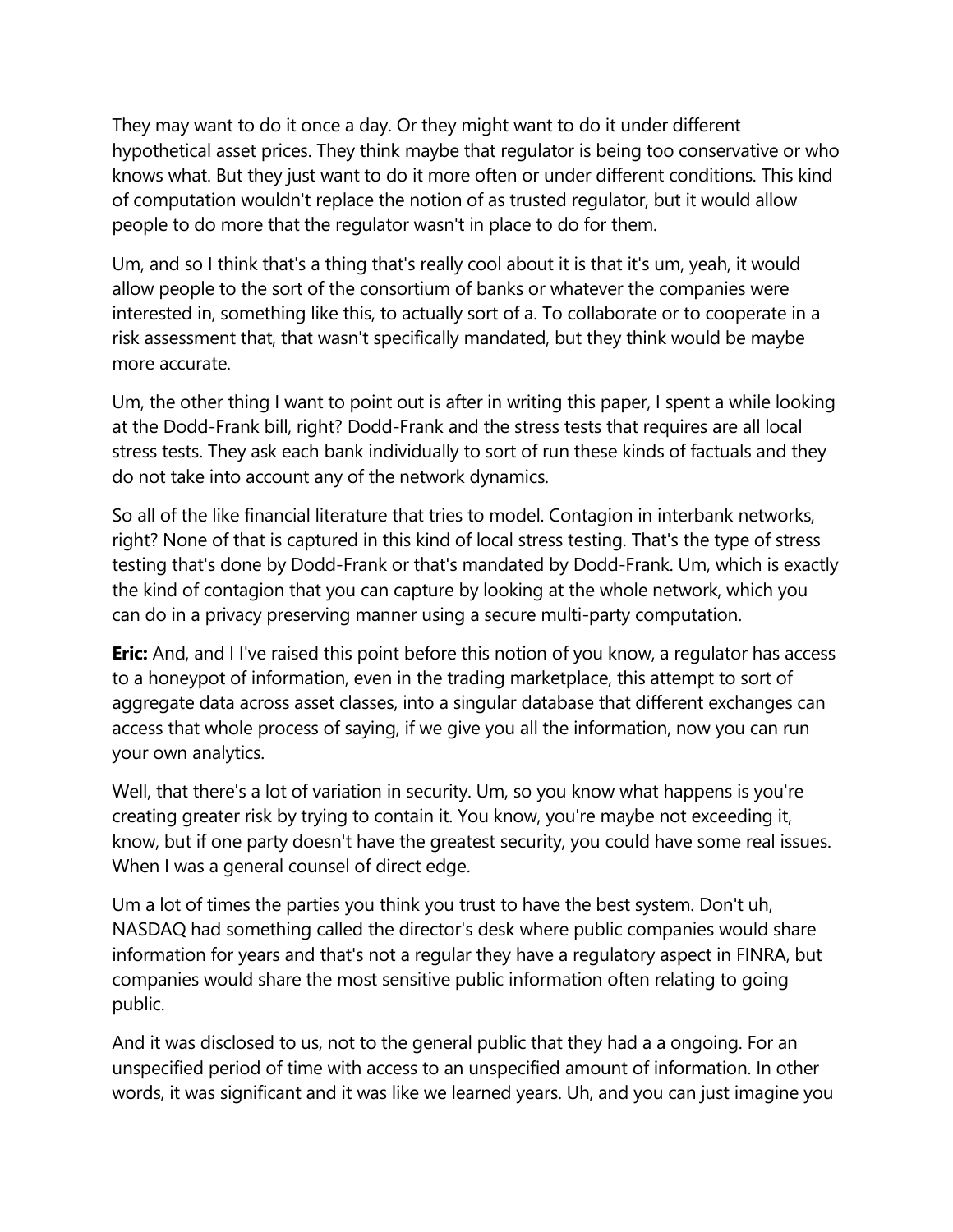know, somebody with a back door to this information, the way that they can abuse it and how it could have been used to the detriment of these public companies now, NASDAQ, it's a pretty significant organization.

Um why do we necessarily believe that somebody with an exchange license or any other party consuming it just because it's a bank or even the government themselves necessarily as a lock, they're a honeypot. Solar winds taught us one thing. It's that it's, this is not just you talking about deal department of defense, department of Homeland, all those institutions had potential vulnerabilities.

Do the solar winds hack. Anyway, it reduces honeypot, the regulators with that intermediary role, they should view that data as toxic and they should be looking, just say, Hey, how do I run red flag zero knowledge and minimize the participants access, including my own to this database. You know, in a way that's, un-encrypted let me leverage encryption, get the information.

If there's a red flag, then I collect the information. But before then maybe I,

**Brett:** don't a really important point that even if you have a trusted party who could aggregate the data and do the computation right now, they are a real target. And if you do this kind of distributed computation, since the data is never aggregated in one place there, there is no single party that you can attack.

Uh, and steal aggregate data. So that's I think, yeah, a really important point to make about this. The other thing that's a little tangential is, and this is actually another use case for MPC is actually sharing these, um security breaches. So this is companies have been very interested in this kind of thing, which is you have a bunch of companies that are maybe in the same space and they're all under constant cyber attack.

Um, and they would benefit on the whole of sharing essentially risk and breach information with each other, if they say attackers are trying to exploit this. And so we'd you better make sure you're all patched up in this, or I'm noticing some weird activity on, you know this type of server, is anybody else who's running these servers experiencing these same kind of, you know like penetration attempts for something like this.

And the issue is that in practice companies don't want to share any of this information with their competitors. Um, because. It basically makes them look that nobody wants to say, Hey this is how many cyber attacks I'm getting per day. Even if all, even if you happen to know all my competitors are getting the same number, like I still don't want to release that publicly, but you would benefit on the whole, if you could share that information and have some sort of aggregate database that just says you know, maybe that's looking for anomalies of saying there's a lot more people are noticing this type of threat recently.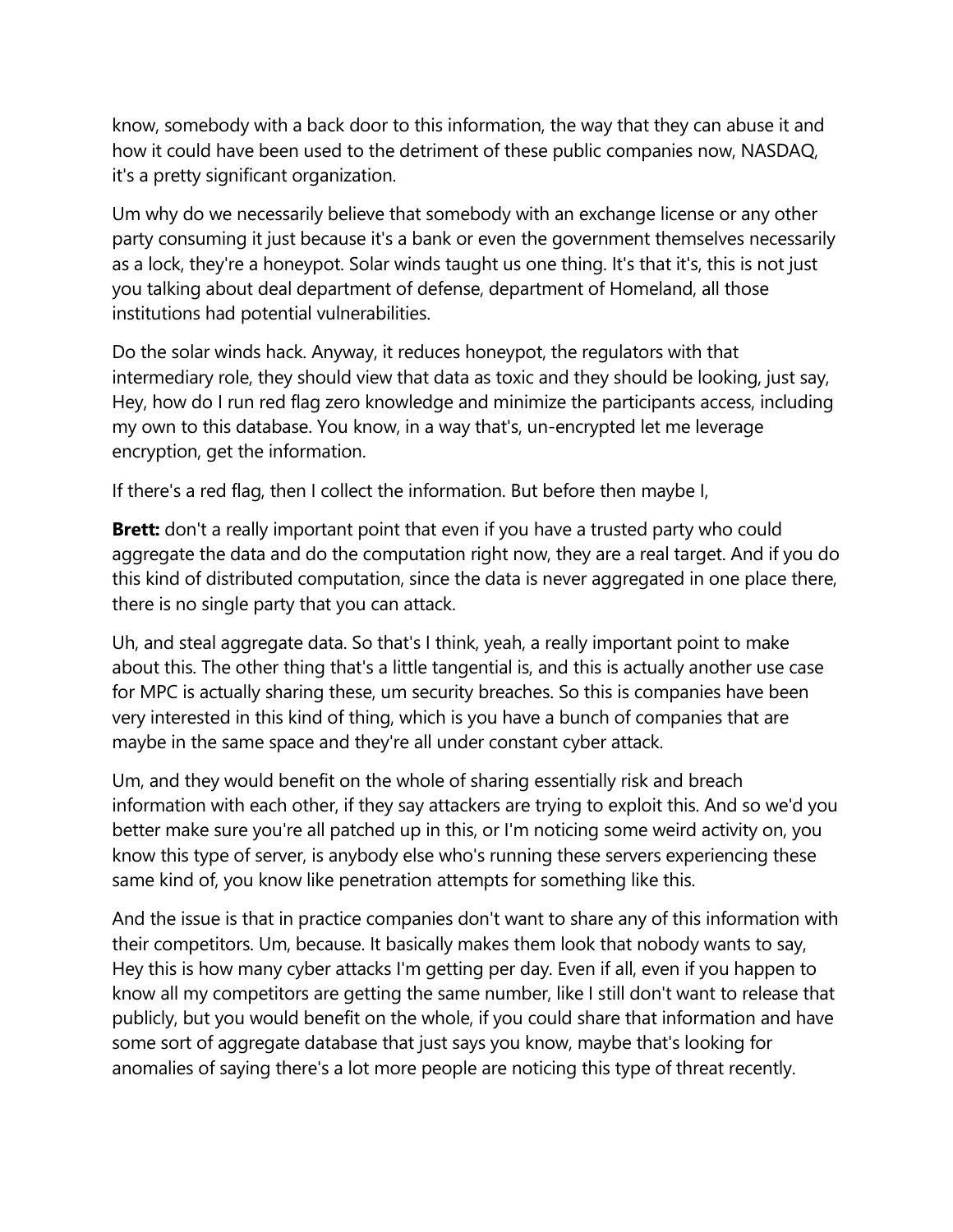So or just pushes out generic alerts based on this private sensitive data that each company has about their own you know, vulnerabilities and the threats that they've either successfully forwarded or been you know, vulnerable to in the past. Um, and so this is actually a great use case for MPC is sort of to get aggregate analytics on cyber threats.

**Eric:** And to just see what the costs were a little bit, and then we'll get into the main episode.

### **Brett:** Yes.

**Eric:** Um, so the, you, when, in our discussion, you talked about the cheap version, like how do you get the benefits of encryption today without, with less cost? I'll let,

**Brett:** yeah so there's there's a bunch of different ways to do this.

One thing is you can use secure hardware, so secure multi-party computation and fully homomorphic encryption, or like software based solutions. Um, but you can use these trusted execution environments like Intel SGX, and they give you basically the full power of computing on encrypted data that you could get from fully homomorphic encryption, except it's all done in hardware.

And so it's just much, much faster. Um, and so this is a route that's like very practical today to do a lot of Pretty reasonable computations and the overhead is not very big that actually the overhead is that it's a little bit annoying to write code that runs an SDX. But when once you do that, you can with some tweaking get almost anything you want to run.

And there are more and more companies that are starting to come up that are writing essentially rappers that will try to take your code and sort of get it to run inside an SGX for you. So you don't have to think about the security side very much yourself. Um, and so this is uh, a great application and the big downside is that you're sort of relying on Intel to maintain the security of their SDX chips.

And there's just a whole slew of academic papers that say under certain circumstances you can really break the security of SGX. You know, it's still, nobody I think would claim that it's not better than nothing, right? Like it's absolutely better than nothing. And it's, it gives you some pretty strong guarantees that if I'm going to do some computation and use some platform like Azure or something, I can get them to run an Intel SGX enclave.

To me, for me, I can encrypt my data directly to the SGX enclave that data can be computed on inside SGX and the encrypted result can be returned to me. And I can get some guarantee that the you know, the system admins at Azure and everybody who's collocated on those machines really can't access my data up to the security of of SGX.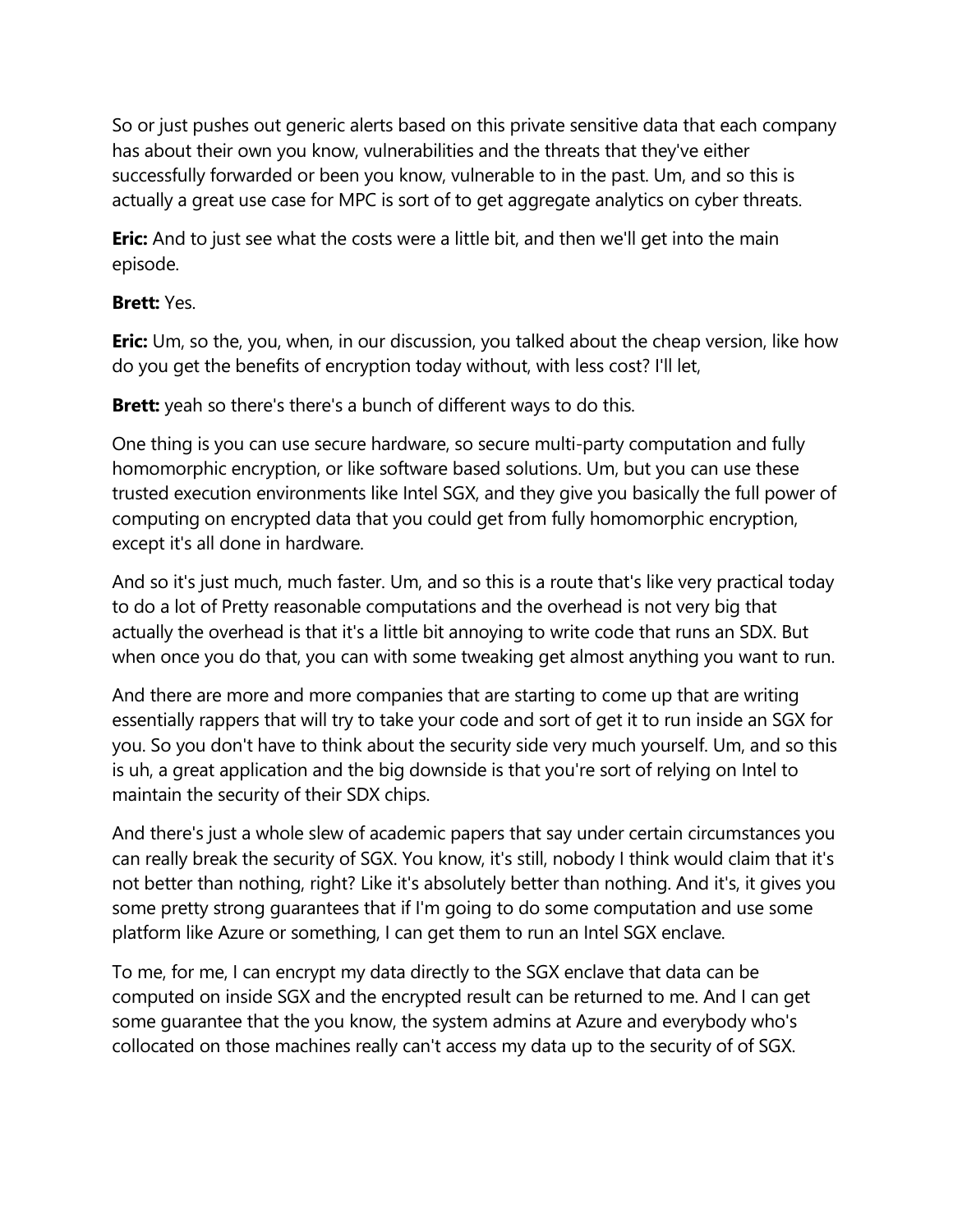And this is like exactly the same kind of security I would get with fully homomorphic encryption, where I encrypt my data. I send it up, they compute on it and send it back except now you're just really relying very heavily on. Um, but we're seeing more and more applications of this because it is just orders of magnitude faster than MPC are fully homomorphic encryption.

## Um,

**Eric:** and what are some of the outfits that maybe you're familiar with and you don't, I'm not asking for an endorsement that,

**Brett:** yeah. Um um, there's a company in Juna. Um, if you go to N juna.io, their goal is to basically make interfaces for you so that you can code in sort of to native languages.

You'd like to to actually get things to run inside of an SGX enclave. Um so yeah, that's one of these things. The other thing I want to say that's separate from this is, um well, actually back on the Google had a project Google, a silo, which was supposed to be rappers for this.

And I think that project has mostly died out, but it was a very cool idea. Um, that was for again, just to have standard, an abstraction layer that you could write in this sort of secure language and that could pile down to whatever secure hardware you happen to have. Um, um yeah, but there's more and more tools that are being developed for this.

**Eric:** Okay. So now we're going to, now we're going to talk about oblivious Ram. Now we talked a little bit about the concept of obliviousness. Um, but in talking about oblivious Ram can we start off with maybe drawing the distinction between circuit based versus Ram based you know, use cases

## **Brett:** Or yes.

So one thing I was saying about when you're doing a computation with secure multi-party computation or FHE. The people who are doing this computation, they see the data movement, right? If I have fully homomorphic encryption and everything is encrypted, I still know when I'm adding two encrypted values or multiplying over when I'm writing one to a disk and reading it back.

And so even though the data is hidden, that what's called the control flow is not hidden. I can see what's happening again. You get this one of the clearest examples of this is something like a sorting algorithm. If I give you some encrypted data and I asked you to sort it if you did a traditional kind of sorting algorithm, if you could do a traditional sorting algorithm under FEG and then the sorting algorithm moved a couple of pieces of data and then stopped, that would leak the information that the data I gave you was like almost already.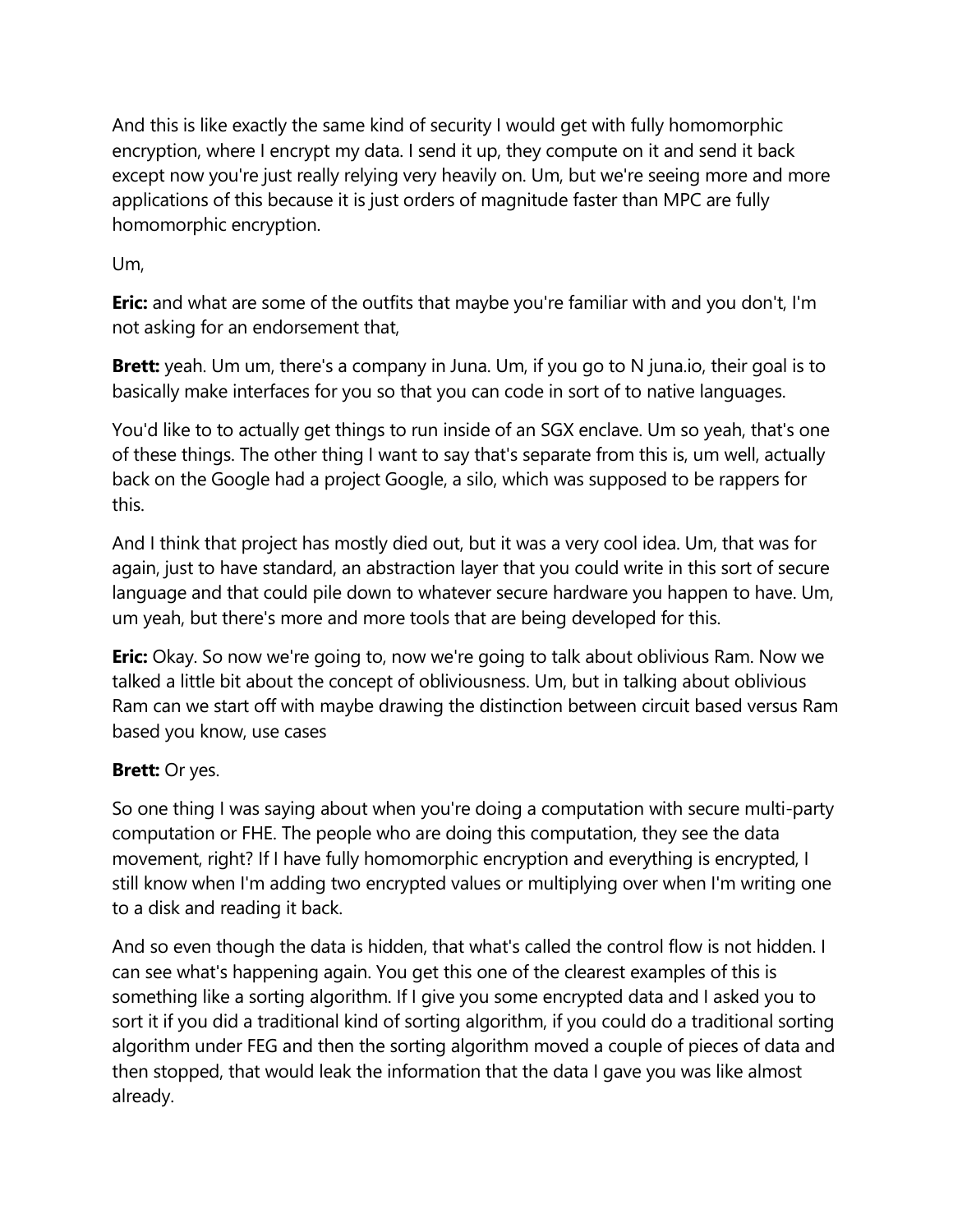Um, whereas if I gave you some information, if I gave something and told you to run this sorting algorithm under FEG and it moves stuff around and move stuff around for a long time, then you know, the data was not sorted that I gave you. And this, again, weeks, some information, which is in principle is a problem.

And there are actually a lot of applications where this leaked metadata, actually, it feels like maybe it wouldn't be so much, but there are cases where it's actually a big problem and allows you to infer a lot of information about the underlying data. So in whenever you're doing computations like this, you need to make sure that the computation you're doing is what's called data oblivious, that the control flow, that like data movement is independent of the underlying data.

So if you're going to sort them, things that the sequence of reads and writes and data moves is the same, no matter how the data came in to. Um, and this is in some sense, a separate topic from cryptography. There's a whole literature and algorithms about data oblivious algorithms. And you know, one of the main use cases is for privacy, but it's also useful in other situations where if you want to build hardware to do something the hardware is maybe not as flexible as the software.

And so you want a hardware circuit. That's always going to do the same thing. Um always have the same data movement. And so this one way to ensure that is with what's called the circuit model, where you have a circuit can be like an arithmatic circuit, which basically means that you have some data that comes in on wires and it gets joined in it gates when the gates are like addition gates or say, add the two things that came in and give me that put or multiplication gates where you say multiply the two things and give me the output.

And in principle, again, every computation can be represented as a. But that circuit may be very large because again, the circuit doesn't change, right? You're thinking of the circuit is laid out and no matter what date I put in the circuit the same sequence of additions and multiplications happens in this circuit, right?

You've seen it. It's like a sequence of pipes that are like joining things. Um, and so the circuits are great because they're automatically data oblivious. Um, and so when you're talking about secure multi-party computation, I'll say, I know you give me a circuit and then I will execute that circuit securely.

And the circuit has only a couple of different kinds of gates and it'll have an addition gate and the multiplication gate. And so if I can figure out how to do an, a secure addition and a secure multiplication and join them all together, then I can do a suckle secure circuit. And I happen to know that any computation you want can be expressed as a circuit.

And so now this is great. I can do any computation you want securely, but it doesn't mean I can do it efficiently. Um, because. I can't guarantee you that the circuit representation of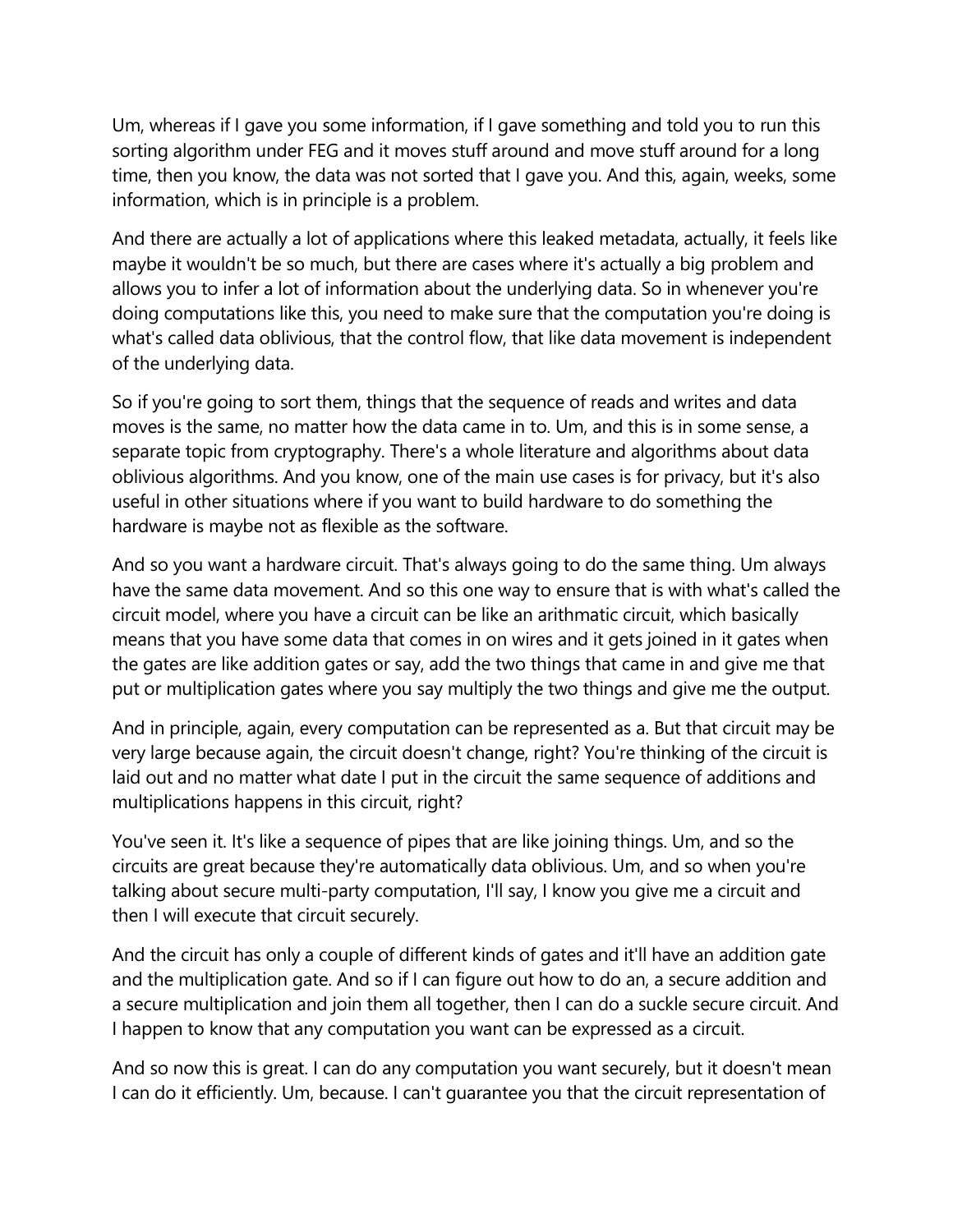something is very small, right? The circuit, the initial step before the secure computation of taking what you want to do and converting it to a circuit, might be really big. And again, like one way to think about this is if you're writing a computer program and you have an if statement if this, then you do one thing and if you if something else, then you do something else, and this is like a branching branch in your program, in a circuit, right?

You can't branch like that. You have to execute both halves of the branch and then merge the results at the end. And this means that you don't get any of the benefit if I have a condition, which is like on rare occasions, I have to do some big computation. Um, but you 99% of the time, it's really fast.

I can't take advantage of that in the oblivious setting. And so I can't take advantage of that in this circuit. Because the circuit is always going to do to sort of the worst case amount of computation. Um, because it doesn't know, sometimes it's going to have to do that and it can't change its control flow based on the data that's coming in.

And so again, sorting is like this example I keep coming back to. Well, it's just if I have a sorting algorithm and if you think of a naive sorting algorithm, like index sort, right? If you were going to sort a deck of cards, what do you do? You look for the lowest card and you put it at the beginning, you looked for the next last card.

You put it at the beginning, right? The amount of data movements you do depends a huge amount on how sorted the data have sorted the cards where to begin with. Okay. If you try to do something like that as a circuit, you always are going to have to move the cards, the same amount, which means that you always have to move it the amount as if they came in like fully on shuffled.

And you can never take advantage of the fact that, Hey, look, it, that most of the time, the cards are already like, sort of partially shuffled. Um, and so this is already like a performance hit right away. That's right off the bat. Um, and it's a performance hit. That's really bad for examples. Um, like sorting and like searching.

So again, searching, what's the, the novice way. If I give you a deck of cards and I say find me the queen of hearts, right? You can just scan each card until you find it and then stop. But if you want to be data oblivious, you can't stop. You have to keep scanning each card all the way to the end every time.

So even if you find it on the fifth card, I still have to go through the whole sequence just to show you that I'm going to do that. Um, and. This data obliviousness means that your running time is always sort of the worst case running time. And so that's that can be very painful, basically, I, in terms of uh, of a cost.

Um, so the idea is you'd like to be able to do secure computations in what's called the Ram model, which is like the random access memory model. And so there's this notion of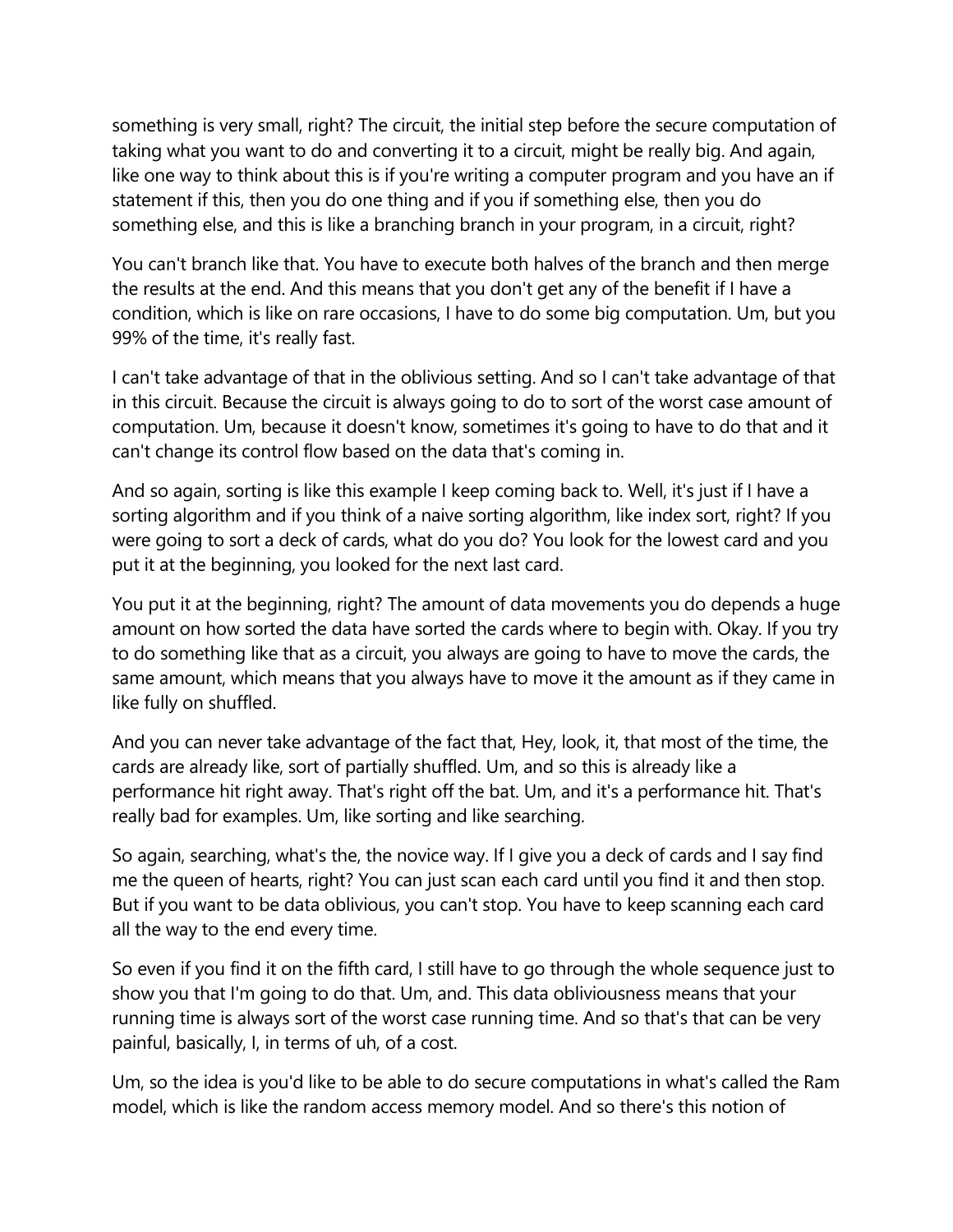what's called oblivious Ram and oblivious Ram is asking this question. You imagine you have, it was named, as you mentioned, you have a secure, trusted processor.

That's do you know, and you can think of that as yourself, or you can think of it as a really small hardware component. And this hardware component is going to write out to to your regular computer's Ram, which is untrusted, and it can hide the contents of the data by encryption. So I have some, I paid a lot of money for this really small trusted hardware component.

And it's doing all these computations for me, but it can't store all the information it needs. So it has to use the regular computer system memory. And it's going to encrypt everything before it puts it out there, but anybody's watching the system can see, Hey, here's the memory addresses it reads to and writes from.

And this sequence of memory accesses actually can reveal a lot of information about the underlying computation. So this is like metadata leakage. So even though all the actual data is encrypted, seeing where people read and write beaks, a lot of incoming. Um, and so the idea for oblivious Ram was can you make a compiler that takes a sequence of readwrite accesses and makes it oblivious?

So that basically from the view of somebody who's monitoring your computer's memory, that all of the sequence of data accesses look the same, they're all look random and you can't distinguish, for example, a sequence where I read and write to the same address a lot. I can't distinguish that from a sequence where you would want to read and write to all different places.

And um, now, although the name is oblivious Ram, that the applications are much bigger than this right now. Um, cloud computing is a big thing, right? And you can think of this in the cloud perspective, instead of a trusted hardware component. I have me on my trusted computer and I want to outsource a lot of data to some database in the cloud.

And now I can encrypt all my data there, and I'm not even going to ask them to do any computation. I'm just going to ask them to store my data, but what do they see? They see all the times I read and write from a location in their database. So even in the simplest case where their database is just like a bigger Ray, it's just a list of all the encrypted files, they, they get to see every time I read from, if I read from the same file every time, or if I read from different files or the sequence of files I read from, or things I touch and don't touch, and this actually really leaks a lot of information. Um, and um, the idea of oblivious Ram again, is a sort of intermediate layer that says when you, it, on my side, when I say, I want to write to location three in this array, it actually randomizes things and writes to a different, random location on the actual untrusted memory.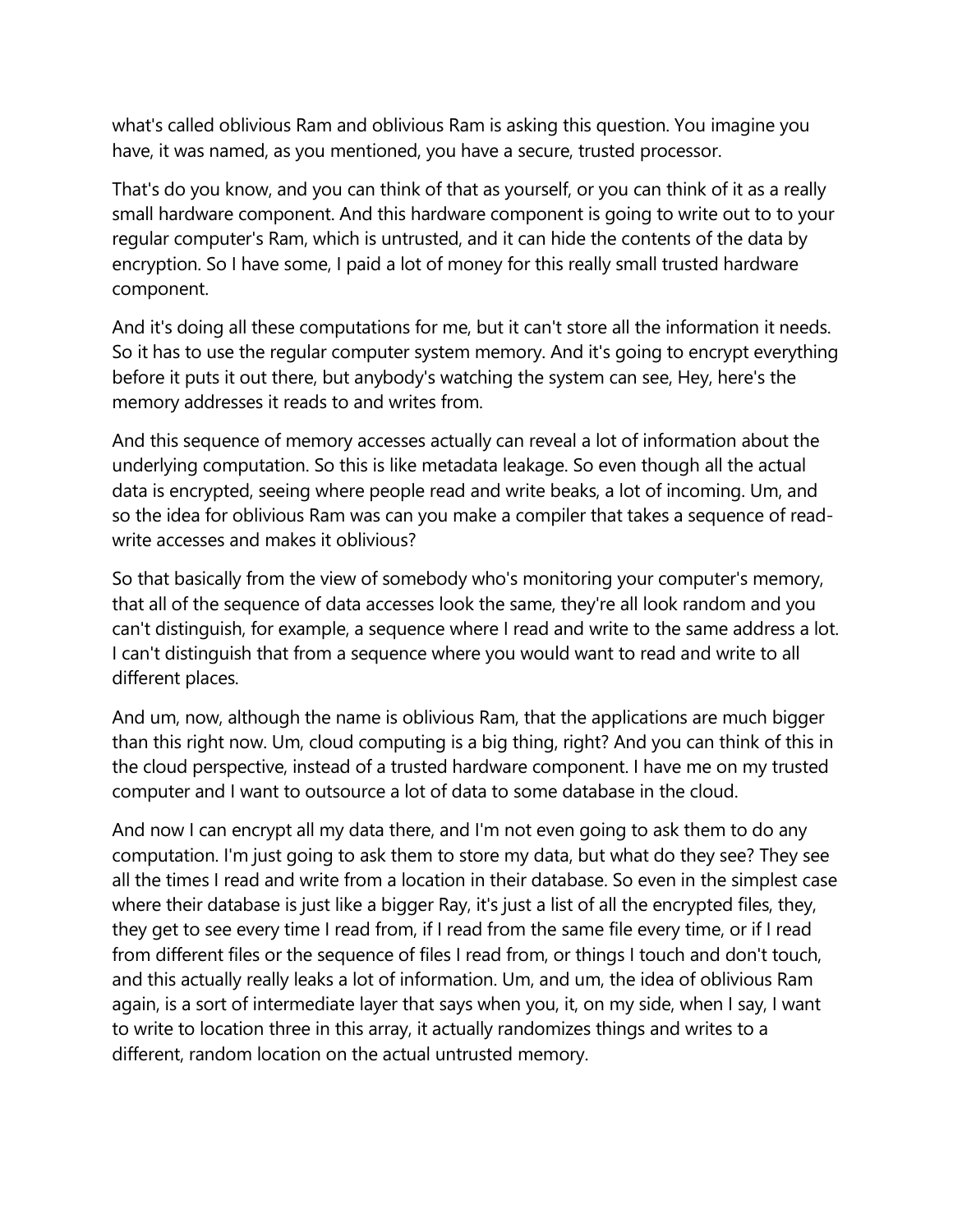And then when I want to read from something it reads from From, it keeps track sort of, of where that random location is, but it's constantly re randomizing and it's doing it in a really complicated way in such that I can actually prove that whatever sequence of reads and writes I was going to do, actually it gets a random sequence of reads and writes that's indistinguishable.

So if you, if the server operator who's operating the actual database and sees all the readwrite patterns, they can't tell, for example, if I read and write from the same place every single time or every time I wrote from someplace read and wrote from someplace different. Um, and so this is the idea of oblivious Ram.

And so this is again, it's about hiding um, metadata access patterns. And there's a lot of really interesting work that shows like this kind of access pattern leakage is is a big problem. And there's, you there was a lot of works about things like symmetric, searchable, encryption, right?

Like you'd might like to have something where I put all of my emails in the cloud and I encrypt each one of them separately. And then I later want to search them based on keywords or something. And there's a lot of simple things that I could do here. I could just say, I'm going to encrypt all of my emails, each one separately. And then I'm going to encrypt like all the keywords from them as individual values and tag each encryption with like its key words. And if I do this with a deterministic encryption, so that every key word is encrypted. If I encrypted a second time and encrypts the same way, then later I could search it.

I could then like essentially each encrypted email has a set of encrypted, random tags with it. And when I want to search for Emails that have the encrypted economy in them. I will encrypt that and send it up to the server and say, Hey, send me back. All the encrypted emails that have this encrypted tag and everything stays encrypted.

And this sounds really good at first, that everything is always encrypted at all times, but the problem is right. The server sees re in principle, if you don't do this right, the server could see a lot of information. First it sees if like how many times I query for each individual word.

And if I query for a word, how many responses are returned, and knows if I, how many emails came back with this. And just these kinds of counts, statistics actually reveal a surprising amount of information. So just as a benchmark, we we downloaded the the old Enron data set. It's hard to get like good email data sets, but like just said, it's like a, as a hypothetical idea imagine you wanted to use this to encrypt emails and search for keywords.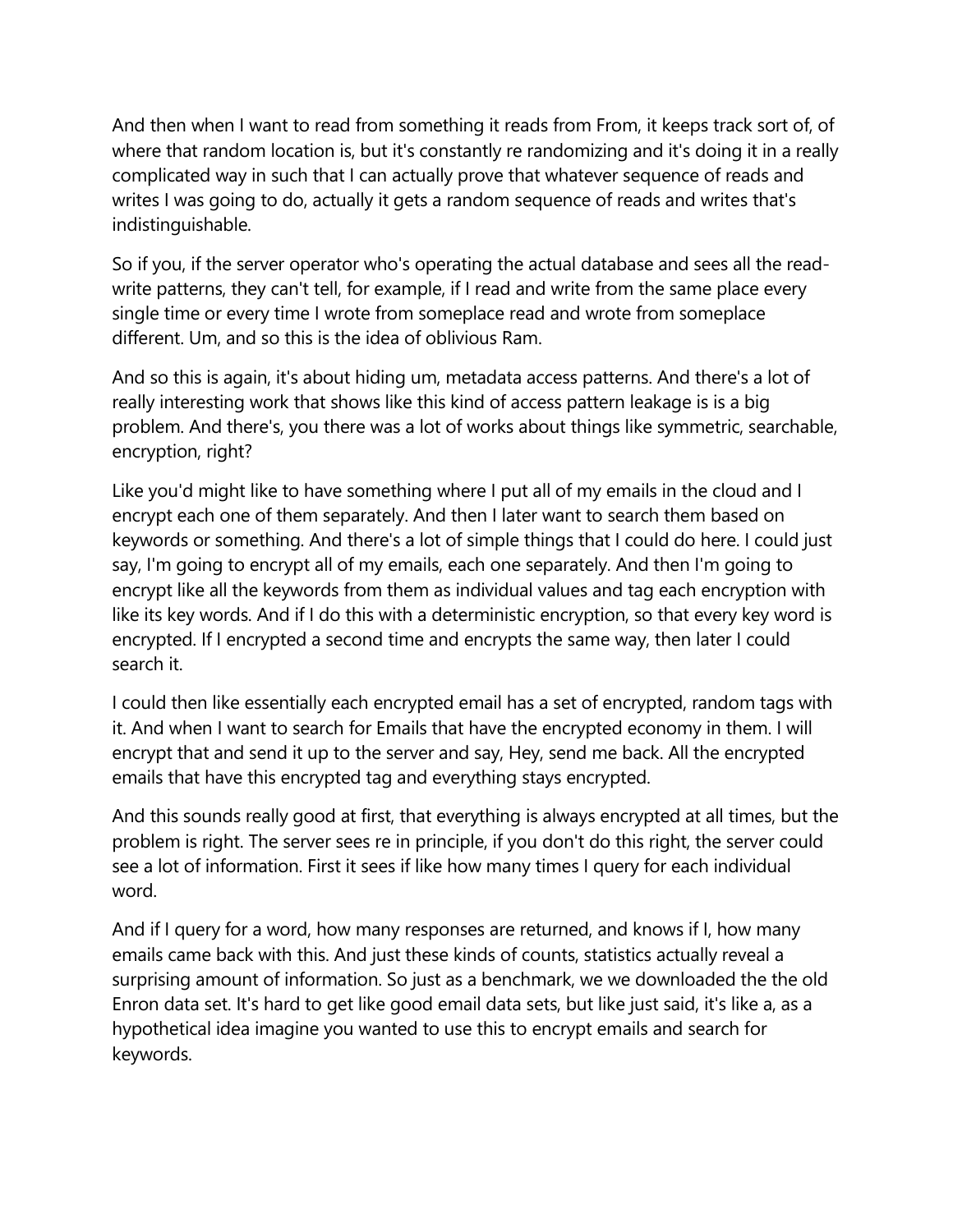And then we made a dictionary of like 10,000 keywords. And then we said imagine you have some sequence of keyword accesses, and all I give you is how many results are returned. So how often you search for a given keyword and how many results are returned for each for each query. Now, can you identify, can you just using this information, do you have like none of the underlying data, can you identify which keywords are being searched for?

And with basically like off the shelf techniques, we could identify like 20% of the searches which is like pretty big considering all the actual data's encrypted. This is just metadata leakage, and this is what you can do with just a little bit of results. We actually submitted this to a place and the reviewers are like, yeah, that's obvious.

Like this is not groundbreaking at all. And so we never ended up publishing it, but there's, there's a lot of really good work on this kind of inference that like inference is really strong. And if you do. If you set up a system where everything is encrypted, but the access patterns are leaked. You can actually reveal a lot of information.

Um, and so this is what oblivious Ram is getting at. It is how do you hide this access pattern information? Um, but then the kind of neat thing is that once you can hide this access pattern informing. Then you can imagine doing a more complicated, secure computation on top of it, where you're in, what's called the Ram model where you're doing computation.

That requires random access memory, where you're reading and writing to different places where it seems like the control flow would be different. But now the control flow is randomized essentially by this oblivious Ram. Um, and that means that you could then do secure multi-party computations that you don't have to first represent as a circuit that you can actually represent as a Ram program, which is how you would represent, um most of the computation that you would do insecurely.

So it gives you a sort of a more natural like programming environment with costs that are much lower. And so you can really reduce the cost of of doing a lot of these secure multiparty computations, if you could do them in the Ram model. So this is this paper you're talking about is trying to build what's called this display distributed oblivious Ram or DOE Ram.

And the idea of that is basically to use. Uh, secure multi-party computation, essentially in the Ram model,

**Eric:** draw some distinction where you see, oh, Ram being more efficient than MPC and where MPC is more efficient.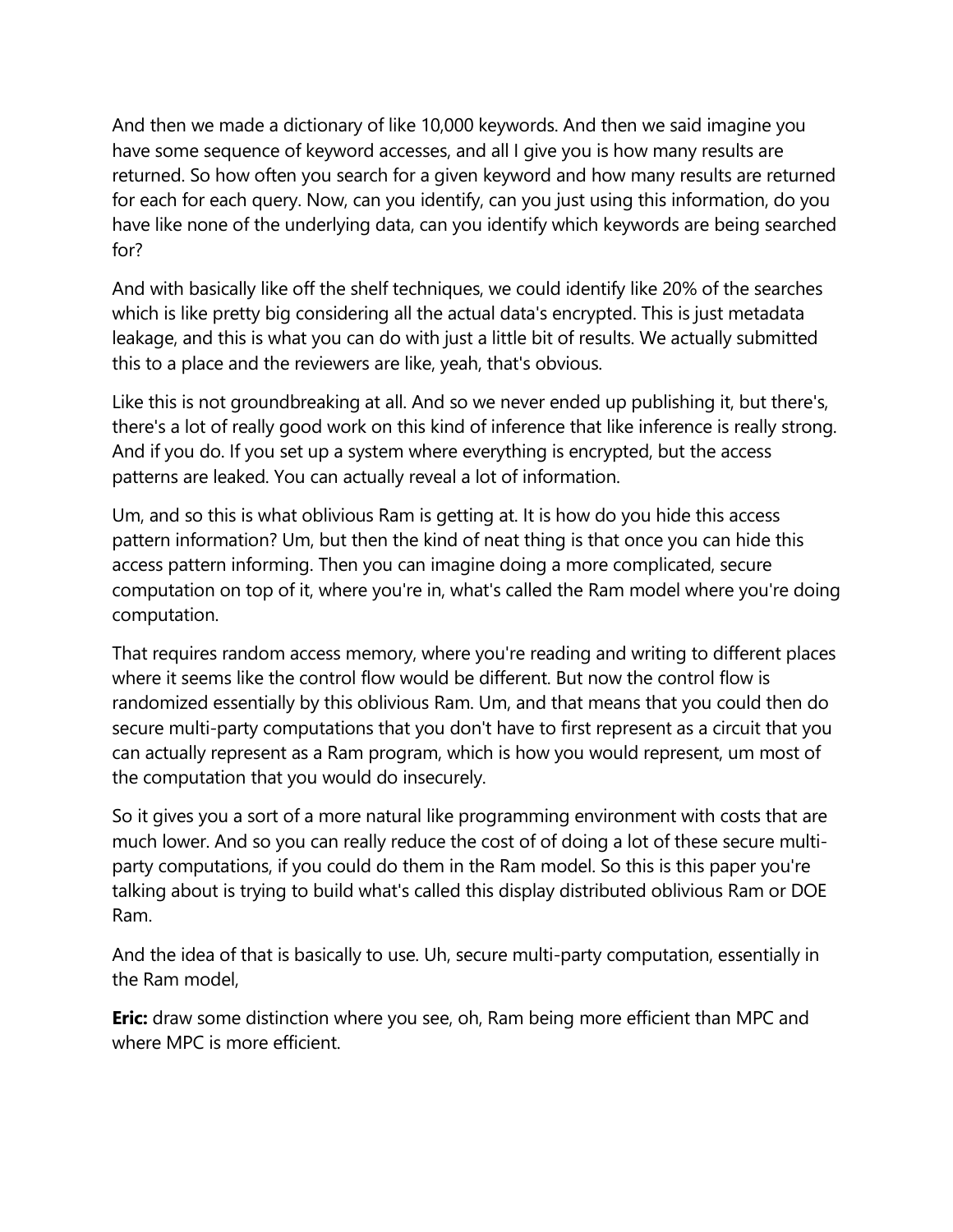**Brett:** Oh, ran by itself is not doing any computation. It's just a way of interfacing to the sort of untrusted data storage, which you can think of as untrusted like memory card or an untrusted cloud server or something.

But it's like writing, reading, and writing to this untrusted array. And now you can use that as a building block to do more complicated computations that you'd want to do securely. Um, and so basically the, like the place where the circuit model shines is again in places where there's a move where the control flow would naturally depend on the data.

So just back to. Secure multi-party computation. Most secure multi-party computation is done in a circuit model where you say, first we represent the computation we want to do as a circuit, which means there's like a bunch of additions and multiplications say, and if you have a bunch of additions and multiplications, you can think of that.

What you're getting out is basically like a polynomial. If I add something a bunch of times we multiply it, sometimes it's like a polynomial. It's you know, X to the fifth plus five X plus seven or something, or it could be in two variables Y to the third times X squared plus. But right.

That's all you can do with additions and multiplications is make these kinds of polynomial. And we know, right? You can approximate everything with a polynomial or you can do basically everything with a complicated enough polynomial, but polynomials, sometimes the degree of the polynomial has to get really big, like polynomials don't naturally represent a lot of other kinds of functions.

And so on the mathematical side, if the function you want is sort of naturally represented as something like, like a polynomial, then it's fine to do it in a circuit model. And if it's not well-represented as a polynomial, then you want something that's in like the Ram model. And so I keep coming back to this example of searching and sorting.

These are examples of things that you can do much better if you have these kinds of other tools. And so then another type of thing that comes up here is like, why do you really want to do searching? Sorting? A lot of things are about like database joins as one question, right? So I have a data set with people's salaries and their social security numbers, and you have a data set of Social security numbers and their GPA.

And we want to analyze how does GPA re relate to salary? We want to actually do a database join on the social security number column, which requires some basic data movement to align these things together. And so this is like a building block of things that you would really want to be able to do.

Um, and this is hard to do in the like pure circuit model. You, you can do it. Um, and, but the, it, yeah, you get a, it opens up a lot of options. If you have this ability to sort of right. Um, Ram program. And it doesn't, it sounds like they're not mutually exclusive either.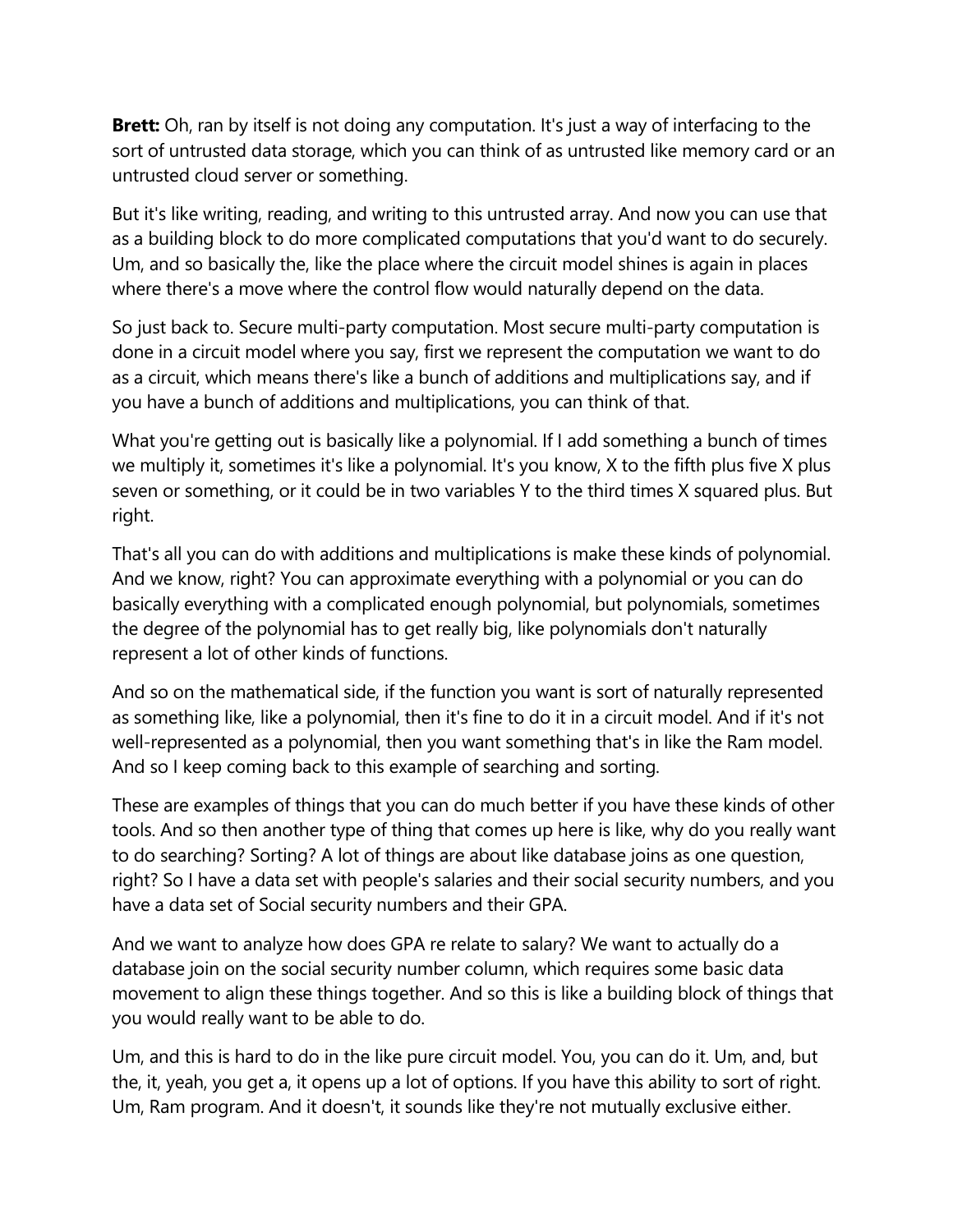### Absolutely not.

Absolutely not. And that's how you would sort of imagined ideally what would go on is that people would have these secure multi-party computation compilers, which allows you to write what you want to do in some language. And it takes care of everything under the hood. And ideally the program would choose for you whether what it's compiling down to is like a circuit or a ramp program.

And this is sort of the goal we're getting to, right? Like for people to use this, we talked at the beginning about efficiency. Like one of the barriers to adoption is that these things are really inefficient. But the other thing is that it's sometimes hard to understand when, what we'd like to be able to do is say, look, you just tell me the computation you want to do.

Don't think about the security at all. You just say, look, imagine there's five people and they all have their private data. Tell me what is the computation you want to do and express that in some programming language that your. You know, comfortable with, and now all of this will get compiled to some secure multi-party computation where they're separate programs that each of these five people will run and they'll all communicate with each other in some encrypted way.

And at the end, the output will pop out. But you, as the sort of end-user, didn't have to really think a lot about what is the underlying MPC and. You know, what exactly is happening under the hood here. And so this is sort of the dream for all of this. And now this MPC compiler would really like to be able to have addicts disposal you know, an old Ram component that says, Hey, actually, like this kind of thing that you wrote is much more naturally represented as you know, in some kind of Ram program, as opposed to always sort of shoehorning everything into a circuit, which is what most of the things do now.

And so again, like in terms of shoehorning things into a circuit, right? If I have a program and I write a four loop and I say for equals one through five or something, but if the length of that four loop is itself, a variable. If I want to unroll that into a circuit to make it oblivious, I have to do the for-loop as many times as, as big as that variable could ever possibly be.

Because the number of times through that four loop, is observable. It's like everybody sees how many times I went through, even if the underlying data is encrypted. And so instead of having to unroll every possible Looper, every possible conditional statement, you would hope that you know, being able to have access to something that can do oblivious reason writes is would help with something like that.

**Eric:** Let's talk about the distinctions between three. Versus two party oh, Ram. And it seems to me like the three-party versus two party is something that exists independent of whether you're doing circuit based or Ram based. Um, but maybe expand on that, that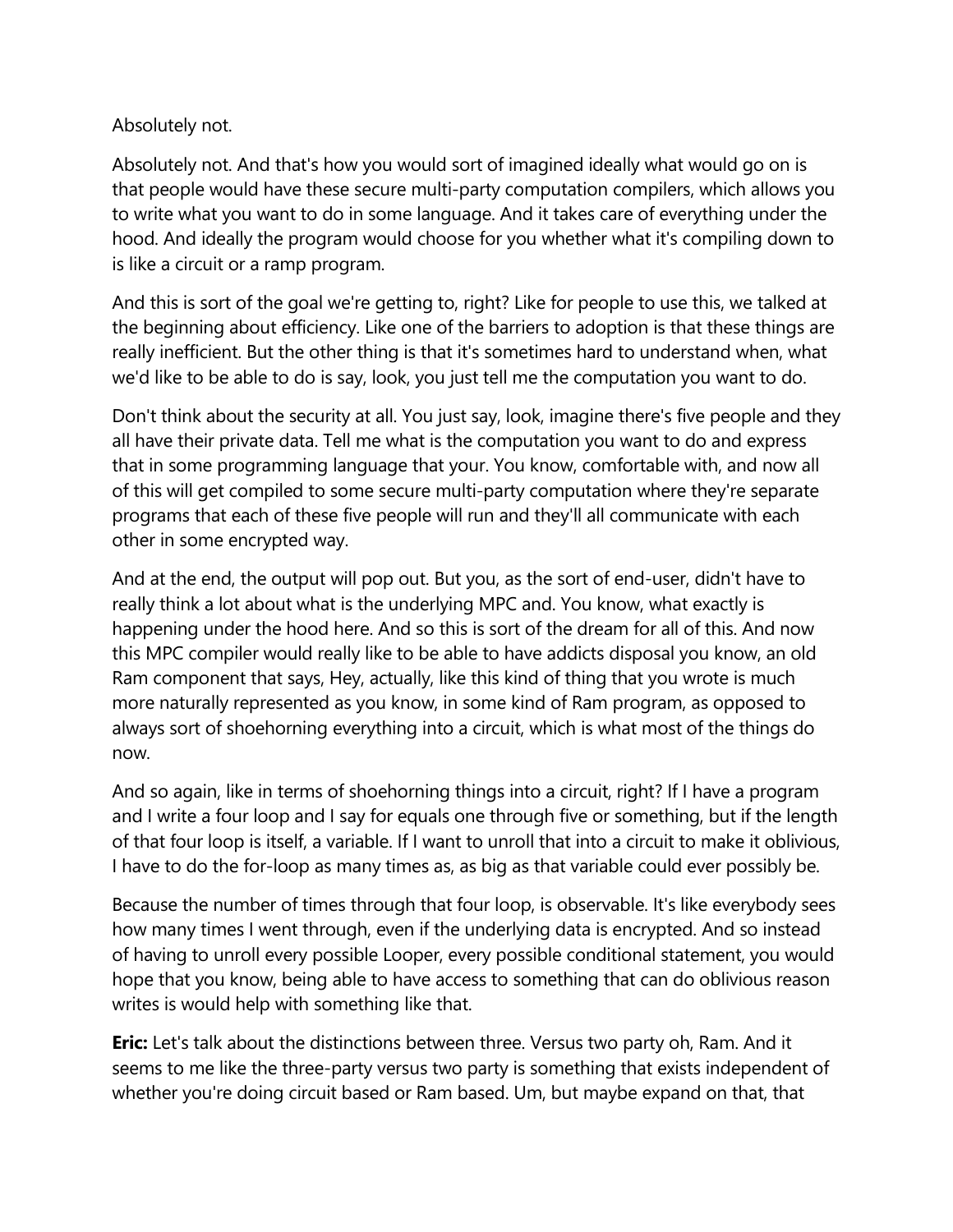overall distinction in terms of the number of parties that can compute under a secure party multi-party computation model and the implications for.

#### Both data leakage and

**Brett:** efficiency. Yeah. So this is something right in a secure multi-party computation, you have multiple parties and most schemes are what are called threshold schemes that you do to find some threshold for privacy. So if I have five computation parties, I can set a threshold of three, which is that I need three of them to collude and sort of deviate from the protocol in order to break security, or I can set a threshold of four that I need four of them to collude or something like this.

Um, and the performance sometimes degrades with the you know, the security threshold, just like a trade off of security and performance. But there's also a question just how many people are involved in this computation. And in some cases there's naturally a bunch of people to begin with. So like in the example we gave about, you have a bunch of banks and they have their private balance sheets and they want to compute there's already.

Tens or 20 or hundreds of participants, but in some situations there may be very few actual participants who have data, right? If it's just me and you, and we want to compute there, isn't like some natural third party. And it turns out that for technical reasons, having three people who are willing to participate in the computation, actually you can do a lot of things that you couldn't do in the two party setting, or you can do them at least faster.

Um, and um the, the distributed oblivious ran the do-rag on paper that you're talking about. We worked in the three party setting because you could use all these different mathematical techniques and that's okay. You know, that's in some sense, almost a drawback because you would like to have something that works for any number of parties.

I don't want to say you need three people to be able to participate in this, but that's what we do need for this, because in order to gain the efficiency that we want, we did need three people and we couldn't get that same efficiency with with two players. Um, we'd like to be able to do that. And that's like an active area of research, but right now basically like the two party computation is slower and you can think of, um uh fully homomorphic encryption rate is a way there's principle.

There's only like really one trusted player. Like I had just right. I encrypt my data, I give it to the SunTrust cloud, they do something and they give it back. And so that's the real benefit of something like fully homomorphic encryption is that you really don't need sort of noncoding players at all.

It's just I encrypt my data, whereas I could do the same thing with a two-party computation but you if I do a two-party computation with the cloud than I'm actually doing a bunch of. Um, and the whole point of a cloud was I wanted them to do all the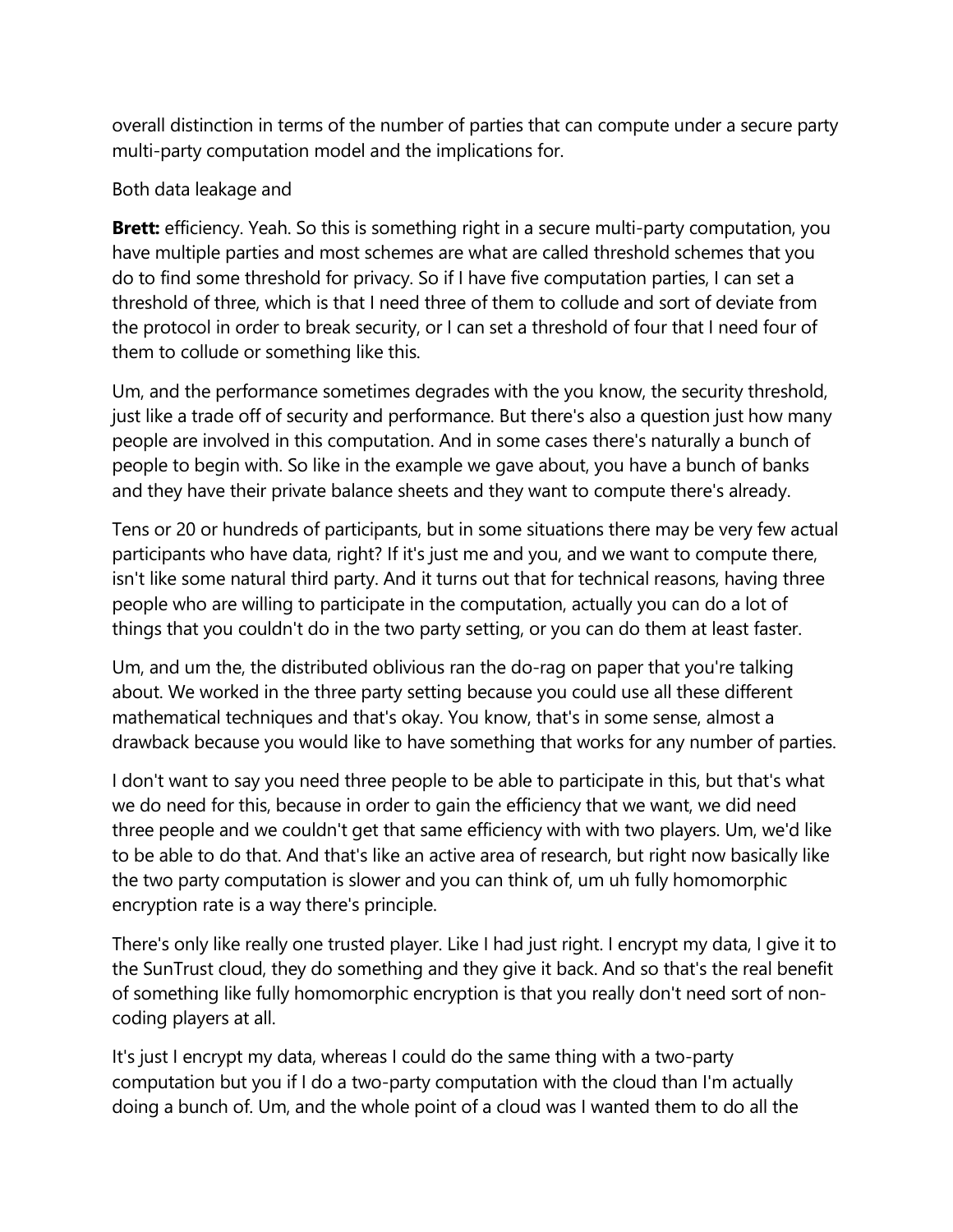work. And so if I want to get the same benefit of secure multi-party computation for like outsource computation, I would need two cloud servers, at least where the two cloud servers have to not be colluding.

I like secret my, share my data to the two cloud servers and they run a two-party secure multi-party computation or better yet. I have three different cloud servers and the three of them run this three-party secure multi-party computation because that can be really fast. And right now with current technology, we can do that faster than we could do with FEG, but it's annoying to say, we need three different non-polluting cloud servers to be able to run this.

Um, like basically, we'd like to be able to do things with sort of as few parties as possible. Um, just because it gives you more flexibility. If you can do a few parties, you can always do it with more. Um, and in some cases though, having more allows you to increase efficiency. Um, and usually the big efficiency gain becomes between two and three.

Um, and you, there's an efficiency loss. I was saying at the beginning that there's efficiency loss as you go up because the amount of messages back and forth, you're sending messages to everybody. So the number of messages grows with N squared where N is the number of parties. So you really don't want like a hundred.

It's not like the more people you got, the more efficient it is, but good. Moving from two to three, it opens up a whole realm of sort of algorithmic techniques that do tend to increase efficiency. So right now we do see most of the three-party protocols are still a little faster than the.

**Eric:** And so like in the context of financial institutions, just to spell this out a little bit more we could have a hundred participants in the network, the notion of secure multi-party computation isn't that you have a hundred participants performing the computation because to your point, that's just, it's just a mess.

So ultimately you have to choose at the outset it's part of the architecture say which are the three parties that can do this either external or even potentially part of the

**Brett:** network. It's usually how it's done that. You said outsourced MPC. We have a hundred people who are going to submit data and we're going to choose three computation servers and they, again, they can be the three biggest or most powerful of us in the group where they can be three external parties.

And we're all going to secret share to them in the security we get. The guarantee we get is that if those three people do not collude with each other, then we're guaranteed that all of our underlying today is going to be secure. Um, and so this is a nice model because then we don't have the sort of blow up in communication that we'd get.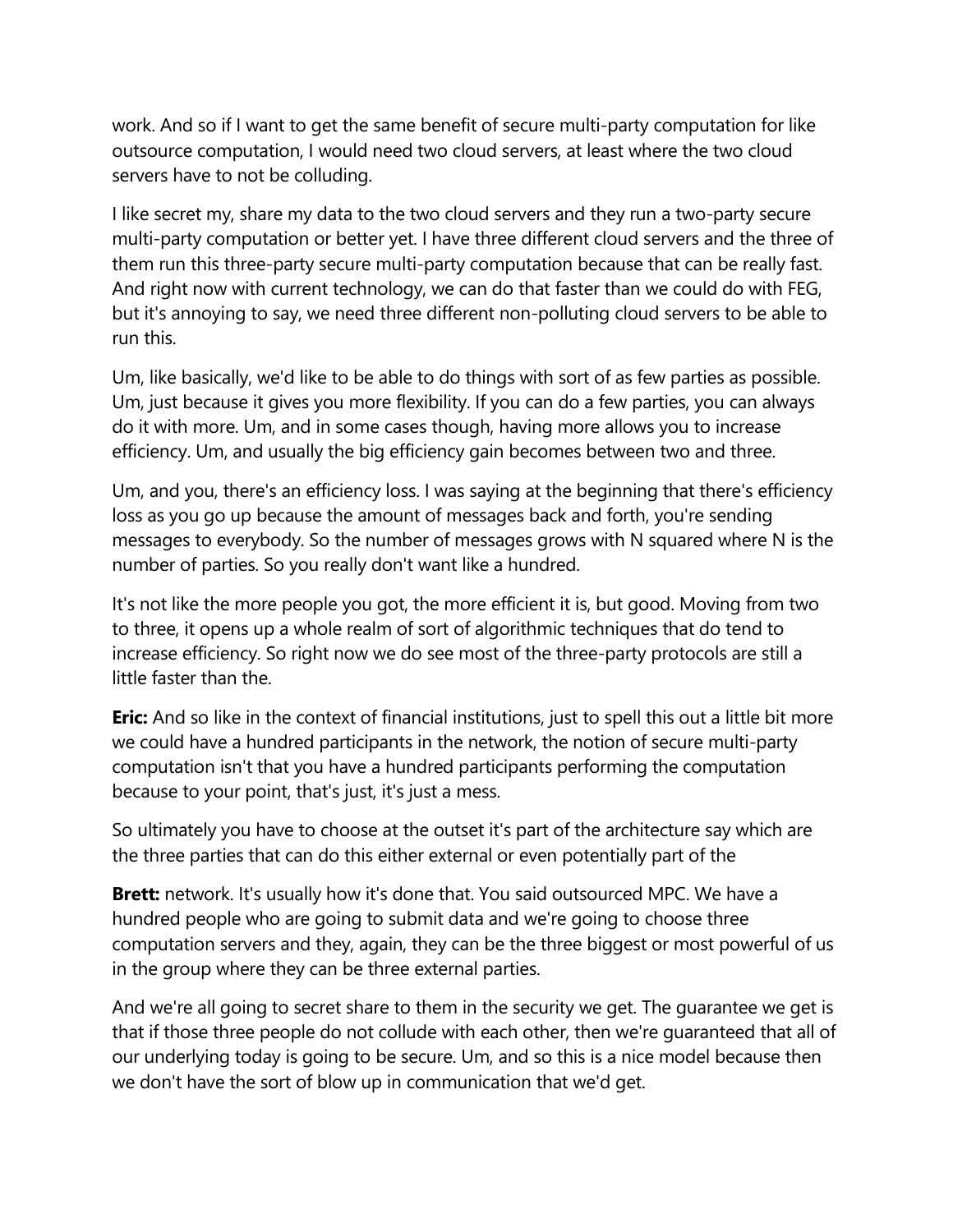If we all tried to participate in this secure multi-party computation and these the three year, the five computational servers, however many you choose can be really dedicated. You know, they can actually, you can spend more money on hardware and have them have really good internet connections and things like this, which you may be couldn't guarantee if you wanted 150.

All participating in it, but you get the best security if secure multi-party computation in principle would allow every one of the a hundred banks to participate in this, each one run their own node. Um, and that would be the, sort of the best security, because then you'd say you'd need, you could have it that all the other banks would need to collude against you to break your privacy or something like this.

But from an efficiency standpoint, usually we don't want to do this. And so we take a look again, a little bit of a hit on privacy, which is to say now that the security guarantee is that these three servers would have to collude, or these five servers would have to collude instead of 50 out of a hundred of the other servers.

And somehow it seems more plausible that three out of five would collude than 50 out of a hundred. Um, and so you have this slight hidden privacy but you got a major gain in efficiency. And so this is like the kind of outsource MPC. That's done a lot. And one of the things I think though that's interesting in this context is that you can still, you can get back a little bit of this security by enforcing the NPC clients to run inside of SGX.

So we said before, if you have SGX, you could just throw away all of MPC and just say, just run everything inside of an SGX, but then you're relying on the security of Intel, which in some cases I think is fine, but in some cases, maybe you're worried about that. But now if you have an MPC and you have three.

You do a three-party MPC, but what if those three NPC clients were all running inside their own SGX enclave, then in order to get any one of them to misbehave, you'd have to break that SGX enclave to get it, to violate the MPC protocol. So now your security is not just that these three parties got together to defraud you it's that these three parties got together and they all individually broke their SGX in order to get their software to be fraud.

You, and now that's just like a whole new layer of security on top of that. And so that gives you yeah. Oh, sort of you got the kind of layered security benefits of the kind of MPC and SGX on top of each other. So I think that's really nice. And I think that's what the avalanche bridge is doing.

They have a four party, um like multisig, basically, which a threshold signature scheme which would need three out of four. You can think of it as like a very simple MPC that needs three out of four corruptions to steal money out of the bridge. But if each of those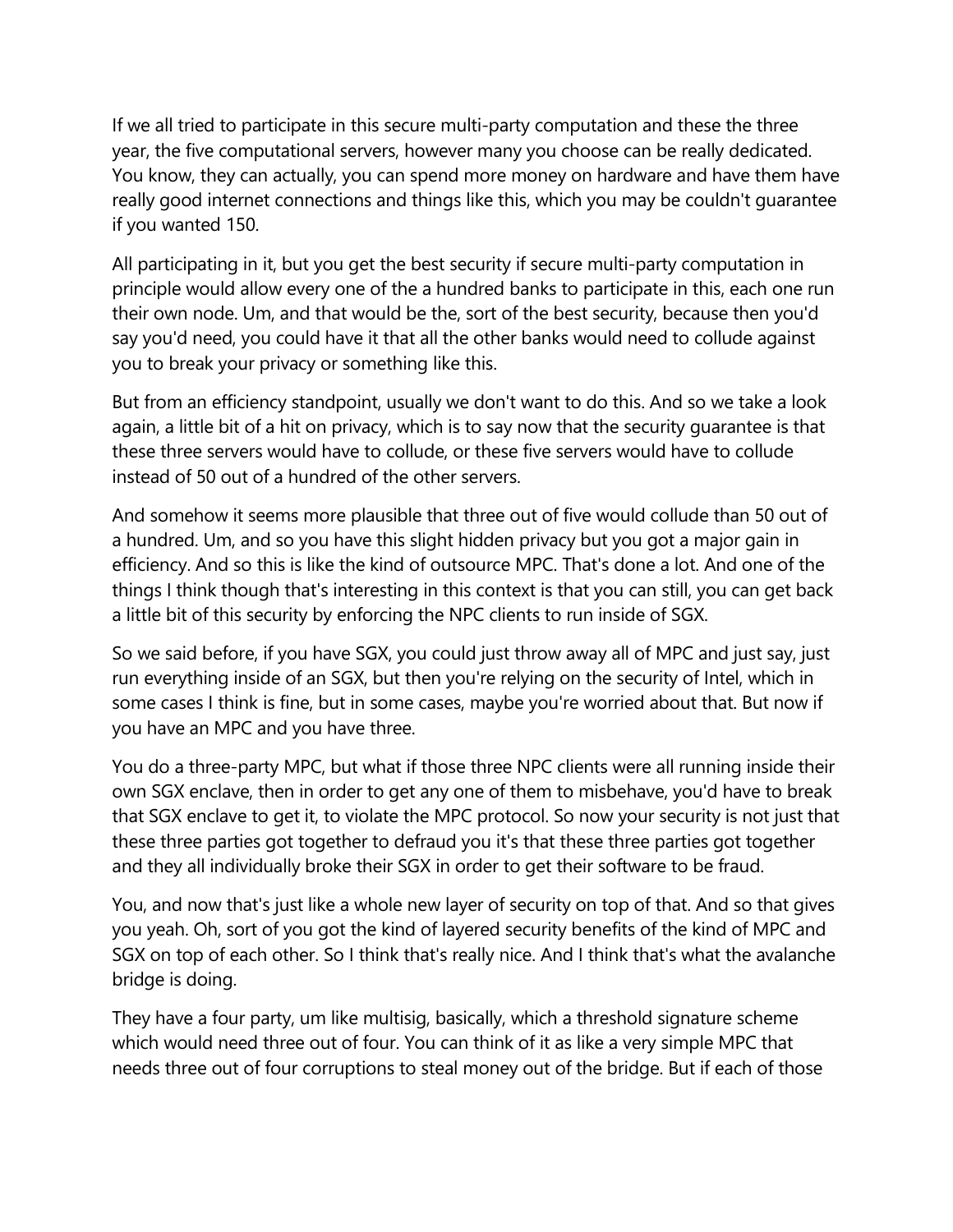four participants are running inside of an SGX, now the guarantee is not that three out of four of those people need to collude to defraud you.

It's a three out of four of those people need to agree to collude to defraud you. And then they have to figure out how to break their SGX and then they can try to steal money from the bridge. And that's again, like a much harder. Yeah. So SGX again, down and dirty way to accomplish it, particularly with the wrappers.

**Eric:** Uh, you can build on top of that. Um, to, to, to shift gears for the last part of our episode here thought we talk a little bit about you know in the context of AML, at least one of the things that's come up a lot recently more so because of all the FATF guidelines and such is how do you build a, um it could also apply to traditional finance.

How do you build a trustless environment where people don't have to necessarily reveal a ton of personal information about themselves, but yet through white listing and associated transactions with white listing, we can start. Not only determine who is, who is not a who's on the black list, but also black malicious actors can obviously take over whitelisted accounts often happens and it and still act through other accounts that aren't on the black list yet.

So obviously it involves a lot more transactional analysis. Um, Brett and I were talking about both the use of credential management and zero knowledge proofs and how they could be utilized more effectively to facilitate. You know more on the KYC AML site in a way that doesn't necessarily reveal the identity of the participants.

**Brett:** Yeah. Um, you know in addition to secure multi-party computation, one of my big areas of focus right now is in blockchain space and with a emphasis on privacy, but actually a lot of different aspects of blockchain. But one of the ideas of block, one of the blockchain use case that I'm really excited about is this kind of credential management.

And so the idea would be that you have credential issuers, which you can think of, like the DMV will issue you a driver's license. And the w that would happen by they give you a driver's license and they digitally sign it. Or you get a digitally signed passport from the passport authority, or you get a digitally signed diploma from your university or something.

And that you wouldn't put these documents on the blockchain because most of our blockchains are public. And there's no reason for them to go on the blockchain that your credential issuer would give them directly to you. And when you wanted to use those credentials to somebody else, you could present those credentials to somebody.

So you want to get into a bar and you need to present your driver's license to show that you're over 21, you present this digital credential and they can verify the signature that it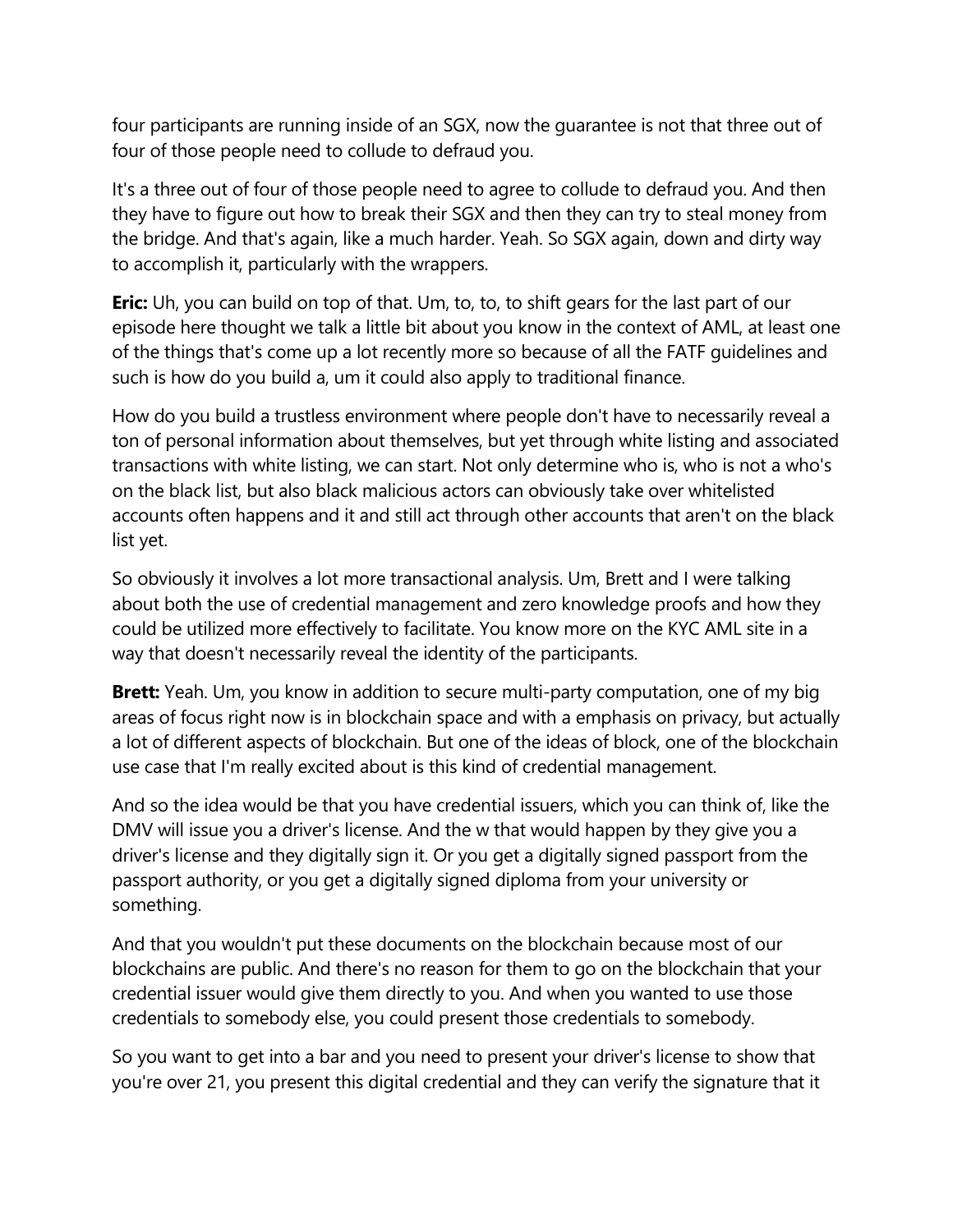came from the DMV, but the issue there is. So at this point we have no blockchain that could somebody issued you a credential and they verified it.

But the issue is about this key management. In order for somebody to verify your credential, they need to know what is the public key of the issuer, right? Because if they have the wrong public key, if they had the wrong verification key, then I can forge credentials. If they think my key is the verification key for the for these credentials, then I can issue credentials to anybody that I want.

So they need to know what is the the true verification key for the DMV or for the password authority or for the university that's issuing credentials. And information goes on the blockchain so everybody can see, Hey, this is the public key that's associated with the Pennsylvania DMV. And then the other thing is that when you do this kind of credentials, where you issue a signature on something, you might need to revoke these, right? If I get a DUI or something, then they want to revoke my driver's license, but you can't claw back data. When somebody gives me a signed document, they can't ever pull it back blockchain or no. All they can do is say, Hey, look this, the signature.

I want to take that back. And so there needs to be like a revocation list and some information about that can actually also go on the blockchain. So they the DMV can post a revocation that says, we re revoked this signature hash. And so now when I present my driver's license, They can look up what is the DMVs I address on the blockchain and they can verify it.

And then they can look at the set of revocations that's also on the blockchain. And so in that sense, it's also permanent and I can't easily tamper with it to see if the hash of my driver's license was one of those ones that was revoked. And so again, I can have some privacy here that nobody needs to know.

It doesn't say like Brett's, driver's license was revoked, but when you go to check this value, you can see that it was revoked. And so you can maintain a lot of privacy this way. You can have a lot of credentials being issued by all different credentialing authorities. And the blockchain is just a coordination mechanisms that people know the public use of these different things.

And then on top of that, you can now start to layer all kinds of really interesting zero knowledge proofs for things like when I go to vote, maybe I need my driver's license to prove that I'm a resident. Um, but I, my driver's license has all kinds of other things. It has my photo and is my eye color, and it has my height and weight and my date of birth and stuff.

Um, and maybe I don't want to reveal all that to the people who are running the voting station, I just kind want to prove to them that I'm a resident and that I'm over 18. And I say,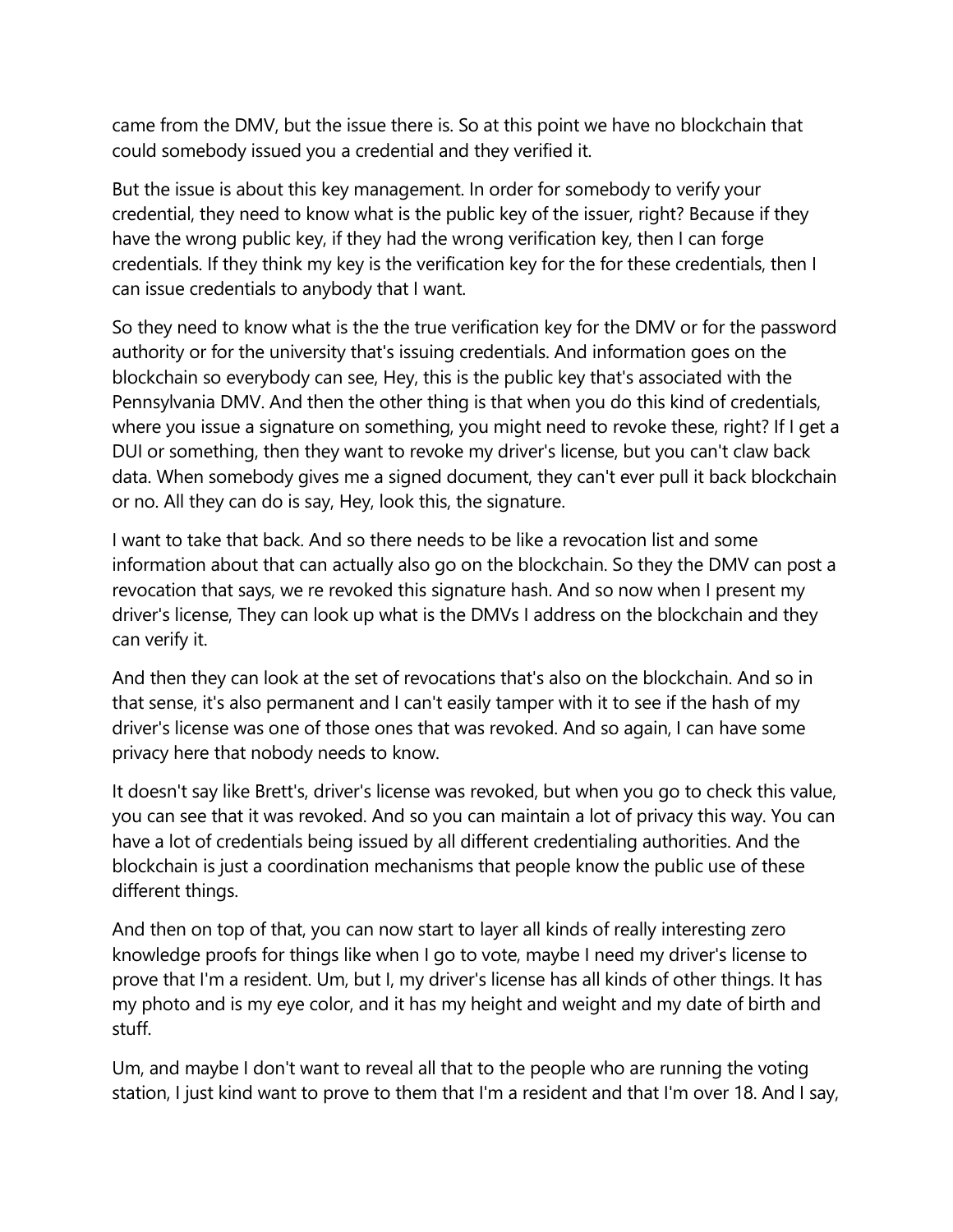none at all. The rest of is none of your business. And so what I'd like to be able to do is issue a zero knowledge proof that says I have a driver's license that was signed by the Pennsylvania DMV.

It says my date of birth was more than 18 years ago and that I am a resident in this. And I want to prove that in zero knowledge and that they can verify that statement. And so if you can do that and that's actually a very, a fairly simple zero-knowledge proof. Um, now we can have really nice sort of privacy preserving credentials that I can reveal only kind of the amount of information that you need to do, the things that you want to do.

Um, and so I think this is like a great blockchain use case it's it's very hard to get people on board to do this. I can't imagine the amount of work that would be needed to get the DMVs from all different states to actually adopt a system like this. But in principle this type of credentialing would be really useful.

And you could do it for this kind of KYC or AML to say I have a signed documents that say I went through KYC with somebody. And now it doesn't even have to be sort of these like legally binding documents, like a a driver's license, like it can be, if I go through KYC with somebody and they issue a signed thing saying you know, I checked bread out and he's reasonable.

Now somebody else can choose to accept that or not. And they say, you know look, you went through KYC with this. Person, I trust them. So I'm willing to accept you onto my system. Um, and so you can use it again as these kind of um access cards or credentials for other things that are opt in.

And you can imagine that being a really good way to sort of maintain some of the privacy and anonymity of the blockchain, but still have certain parts of it, the accessible through some kind of KYC. And ideally again, you'd have that KYC be reusable. Like it's really annoying if every different service I want to provide, I have to scan my driver's license and send it up and give like a utility bill and whatever else I have to do.

I want to do that once and have one authority say we're issuing you this like credential. And then everybody else trusting that authority saying like their KYC was good enough. So it basically, it basically it, it creates potentially a honeypot and the issuing authority, but this is the fact of the matter is I think there's sort of a vision of maybe two worlds prospectively as a release, AML KYC.

**Eric:** There's the one side that envisions that. You know, an identity will need to be revealed at some point in order to do the underlying KYC. And then there could be a real utilization of it, but it doesn't have to be continuously reutilized like today. How many times have you had to show your past send your passport online?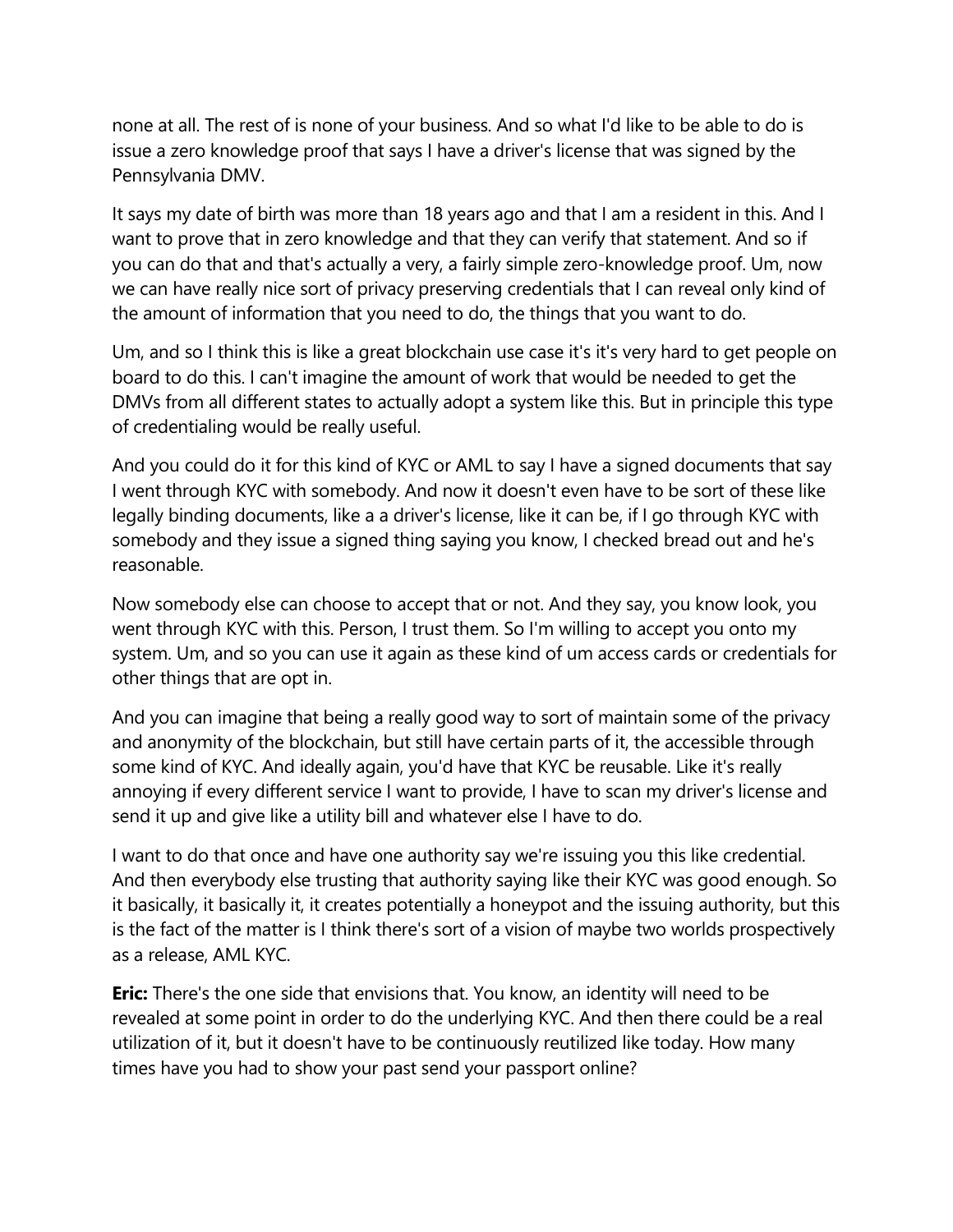It's every time I have to do that in the real world, it's this is ridiculous. You know, how many inference of my passport and driver's license are floating around just for multiple requests.

**Brett:** It's a terrible thing for a user privacy. I hate having to scan my driver's license to send it when somebody and say, I have no idea what you're going to do with it.

Whereas if I can see just issue a proof to you that I have a passport, right? You can't that, that leaks no information about me. You can't sell that. You can't misplace it. Um, and so, so that's really nice, but then there's also like there's the user privacy thing, but then there's also this thing about reusability is also really nice that I don't have to keep sending things to all different.

**Eric:** And then there's the other vision, which is you never, after her, you never have to reveal anything ever because it's based on blacklisting addresses and it's based on associating blacklisted addresses based on transactions with other white lists and setting thresholds and all that.

So it, it's definitely two competing visions of and maybe ultimately

**Brett:** we ended up with both. So I think blacklisting addresses does not seem very useful to me in the sense if there's really no underlying. Um if there's no underlying identification mechanisms. So like just looking at, you know like the stable coin contracts you know, tethers, USD, T or S um, circles.

USB-C like, if you look at them on the Ethereum blockchain, you can blacklist addresses and they both have blacklisted, a whole bunch of addresses saying these addresses are no longer able to move their underlying stable. And shockingly, this has been somewhat successful. There's money when they blacklisted these accounts, there was money in these accounts.

But if criminals were sophisticated you should always be able to outrun this blacklist, right? Just start another, spin up. Another address, spin up another address. And all you have to do is issue a transfer from your account to this new address before the blacklist address comes in. And right, like right now on Ethereum, we have this problem of like maximum extractable value in this MEV.

And you can think of it as like a front running thing. So even if circle is really on top of things and they're monitoring things right away, and they see that this address stole some USBC and they say we're going to blacklist it. And they are just like on it, which is hard to imagine that they can be so fast.

But even if you imagine. All you have to do is get your transfer in before theirs is in. Right. But there's also consider this that's level one, but level two says, and again, we can hit it from the perspective of either. You can only trade with blacklisted or you can't treat a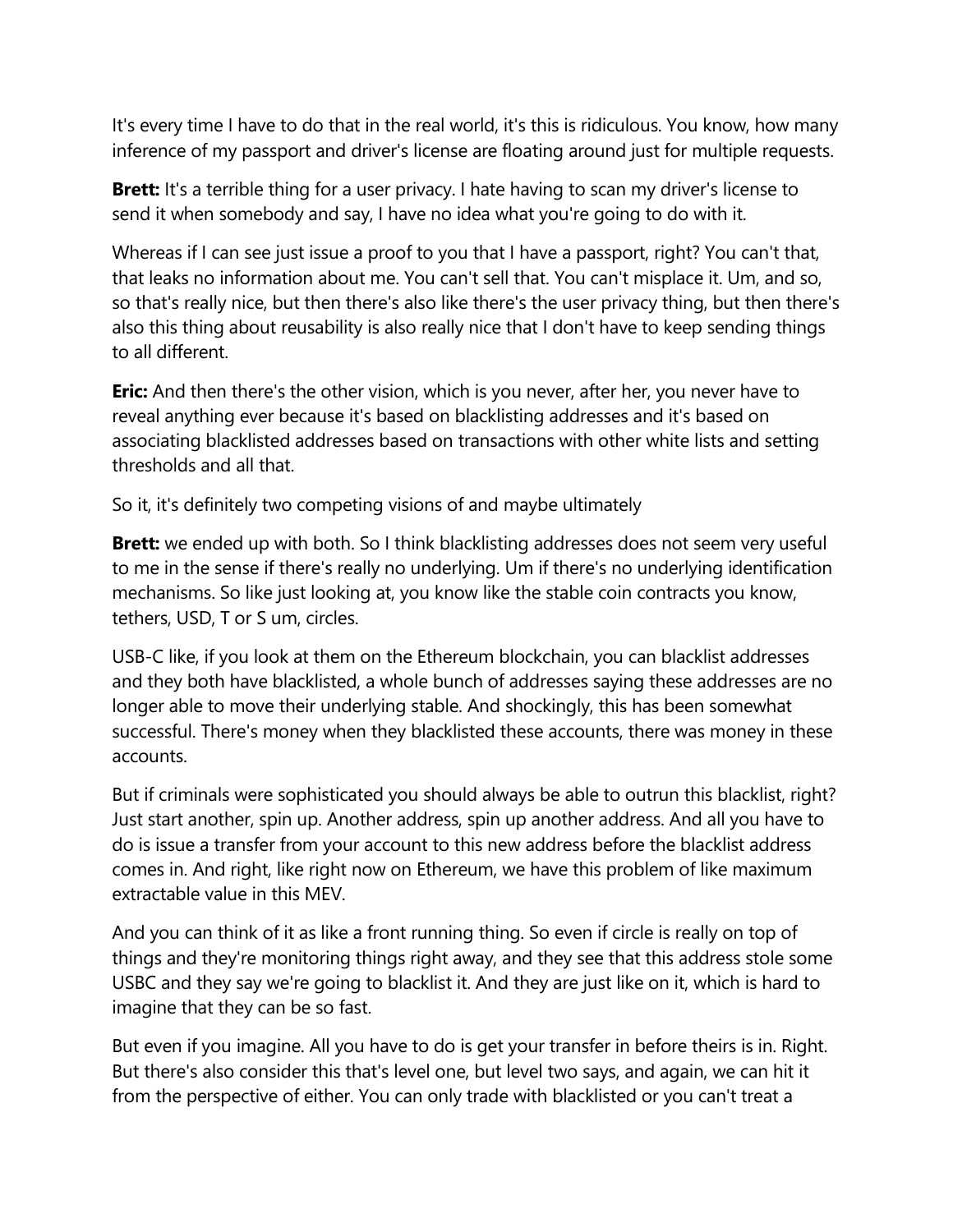blacklisted accounts, or you can only trade with waitlisted accounts, which is another threshold to achieve white listing, but a black list of the account that transfers assets to a waitlist of the account that could potentially gray list or blacklist that white list, that account and so on and so forth. But even that is so hard to track because there's all this pooling happening. So it's true that if I steal some USBC and I think they're going to blacklist me and I just immediately transfer it to another address they'll blacklist my note new address, and we can play this cat and mouse game.

And I think if I were a sophisticated criminal, I would imagine that I could front run the blacklisting transactions when circle sends a transaction to the blockchain that says you know, police blacklists distress. I should be able to basically get my transaction to transfer in first, but I wouldn't transfer to a normal address.

Because they'd blacklist that I, what I do is I go and I tell. And I take my USBC and I drop it in the dyes and make her dad died, peg stability module. I immediately transfer it for di and now, I have all this dye and the dye cannot be blacklisted. The dye contract is not allowed that to be blacklisted.

And now all of my, the USBC that I stole is stuck in the dyes peg stability module contract. And it's pooled with everybody else's and if circle blacklists, the whole di peg stability module, that's a huge thing. I actually just looked at dyes tech stability module is the number one holder of USB-C on youth, right on Ethereum right now.

Um, and right, if I steal a couple million dollars worth of USB-C, they're not going to blacklist this whole contract because of it. Now they can claw back, they can actually, without blacklisting, they can claw the funds back. So I deposit \$30 million into the pig stability module. Um, and now they claw back.

And they can call back that \$30 million, but that doesn't hurt me directly. That hurts all the Dai holders equally. It doesn't hurt it. Didn't claw back. My dime. My dye is not tied to the specific USBC that I put in. It's just backed by the sort of global amount of collateral in all of, um in all of the maker ecosystem, not just what's in the peg stability module.

So once I convert from USBC to die, there's nothing that you can do to me to pretty much. And this is not I don't want to single out maker. You can do all kinds of things, like if I stole USB-C on Ethereum, what do I do? I send it over the avalanche bridge on to the avalanche network.

And what do they give me on the other side, they give me wrapped USBC on the other side. And that wrapped USBC is not controlled by circle. And so that can't be blacklisted by circle. And my USB-C is stuck in the avalanche bridges contract. And what can they do? They're gonna blacklist the entire avalanche bridge.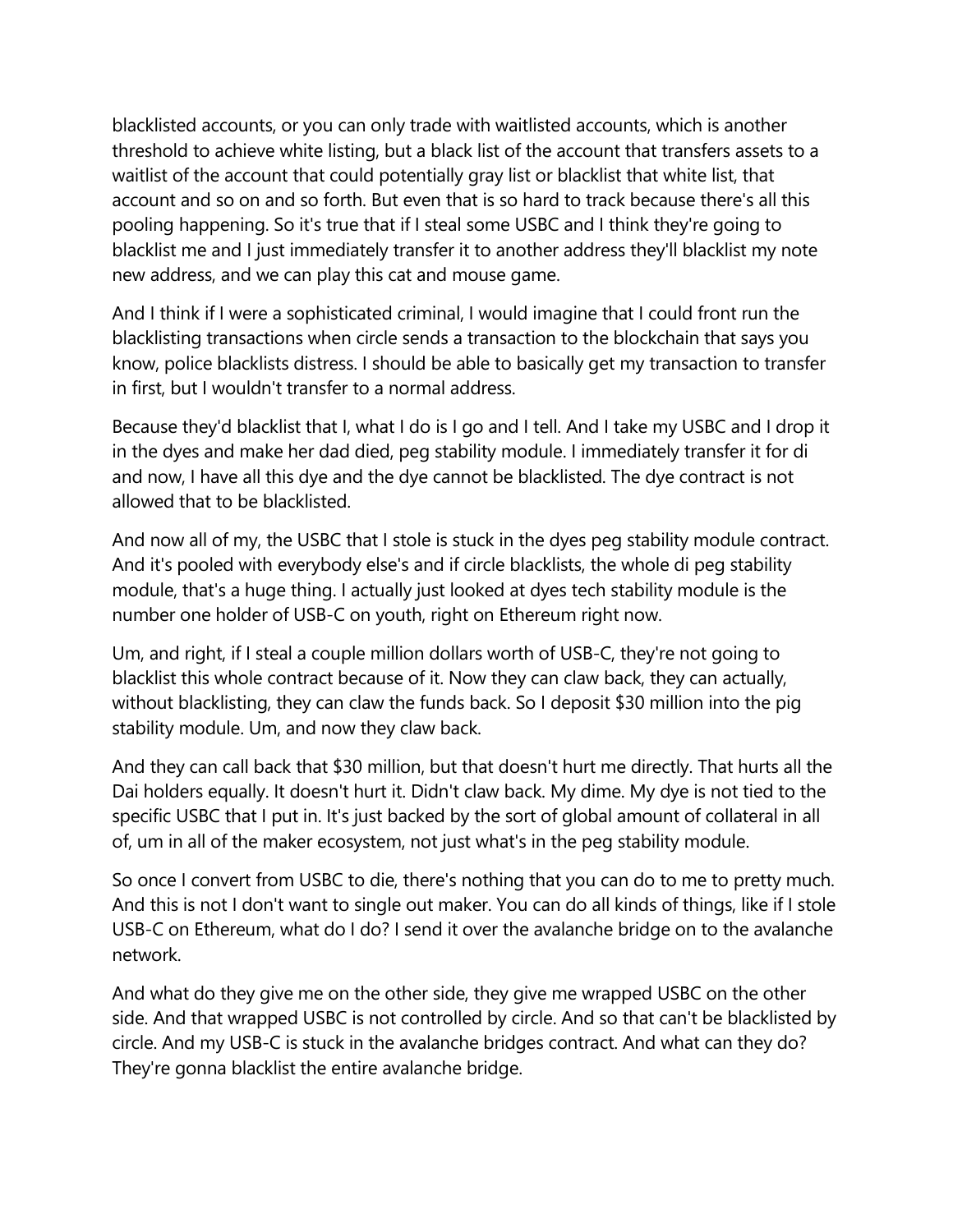Like I don't think so. Um, and if they, again, if they claw back from the avalanche bridge, it doesn't claw back. The USBC that was issued on avalanche, it just sort hurts the whole pool equally. And these kind of blacklisting of like individual tokens is hard for me to imagine them actually working.

Um,

**Eric:** but interesting. There, there is actually moves to not only IP addresses, but I think like a, and I don't know too much about it yet. Uh, it's like an AOP in Switzerland where you have to prove your wallet ownership in order to onboard at any exchange or anything like that. So it basically, it's bringing it down that other

# **Brett:** level.

And so then this is like a white listing thing. And so white listing can work. It's just extremely onerous, right? But from a security standpoint, it sort of works. If you believe that your white listing process is good then. Yeah. Um, that's the

**Eric:** credential management is effectively a waitlist, right?

**Brett:** Yeah. Yeah. Yeah. Yeah. Just depends, but again it's very hard because these things are so interoperable, even if I white list certain things how do you handle pools, right? So you say, I can only interact with I don't even know how you would do this. If I say I only interact with, see if I'm on a white list.

Does that mean you do have to put right. What about all the DFI? Do you white list, like the curves three pool, which is like a huge holder of USB-C, right? Or you know, do white list maker, Dao peg stability module, or do you make white lists? One of these bridges. And if you don't right.

That's like a huge blocker, but if you do, then it people can use that as a way around the white list. Cause they're effectively holding this thing or it in some of those it breaks things in weird ways, which is if I am a. You know, if I could only use USB-C white listed, but I have some LP tokens for the curve, three pool, which entitles me to withdraw from the curve three pool.

But USBC says, Hey, we're not going to let you withdraw the USBC from this pool. Then these like LP tokens are worth less to me than they'd be worth to somebody else who is white listed. And it, it becomes very complicated and it's not like I would think you could still probably get around that with some thought by just again, using this kind of derivative or wrapped token, right?

Like a deposit into some pool that's white listed. And now I have that LP token, which entitles me to a share of the school. Um, and if somebody on the white list can withdraw, I